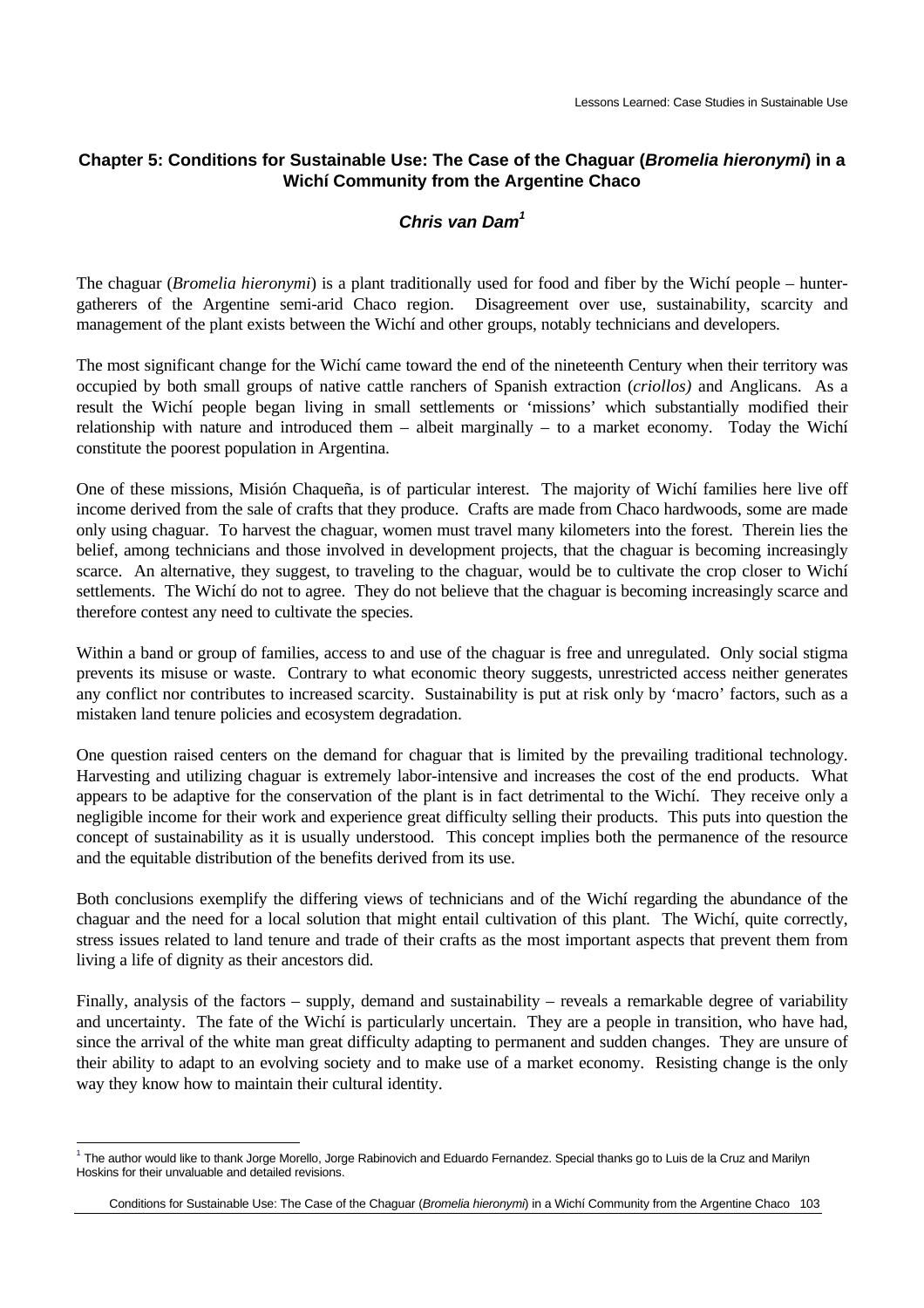### **1. Introduction**

The fiber of the chaguar (*Bromelia hieronymi*) – a non-woody forest plant found throughout the semi-arid Chaco region – has been used since time immemorial by the Wichí people to produce numerous objects for domestic use. *Wichíthlamtés*, the language of these hunter-gathers, and the chaguar plant make up a central part of their cultural identity.

Towards the end of the nineteenth Century the white man began occupying Wichí territory and introduced extensive cattle ranching and logging. Before fifty years had passed, both activities had degraded the ecosystem and displaced the Wichí to small settlements. Although the Wichí who lived in the settlements were protected by the Anglican Church, they nonetheless became precarious occupants on land that had always been theirs, but to which they now had no rights. Misión Chaqueña is one such settlement, one of the largest and most prosperous because most of its occupants live off the profits derived from the sale of crafts they produce. These crafts are mostly made of Chaco hardwoods but also of chaguar fibers.

Chaguar – like most other natural resources, such as fresh water fish, animals and forest fruit – is a resource to which the Wichí have free access within a territory controlled by a band or group. Wichí society has developed a complex relationship with nature. Their special economy of non-accumulation has been the backbone of sustainable and equitable use of these resources throughout the centuries. Degradation, contrary to what environmental economists maintain, occurs when property rights are established.

The present case study is an attempt to determine if the current use of the chaguar in Misión Chaqueña is sustainable. An historic, interdisciplinary analysis was undertaken to identify several factors: Those affecting its availability, supply, demand and those constituting the basis for non-regulation on its access and use.

It is important to point out that this is not a case of successful (or unsuccessful) sustainable management of a natural resource, nor is there any program or project – public or private – to aid the Wichí in such management, save for some timid (and not very successful) attempts to domesticate the plant. The use of the chaguar has not been the object of any particular legislation or complex regulation, nor does it generate conflict (despite it being a resource to which there is open access). The species is neither on the verge of extinction, nor key to the dynamics of the ecosystem. The situation, however, appears to be paradigmatic, because it allows us to visualize how the interplay of external (macro) and internal (local) factors defines the sustainable use of an ecosystem or a resource, and how these factors are revealed only in an historical environmental perspective.

The chaguar has been the object of many botanical studies. Its gathering and processing has also received much attention from anthropologists. We know little, however, about the ecological importance of what can be referred to as the 'chaguar economy'. Studies on chaguar – its relative scarcity or abundance, its management, productivity, *etc.,* – will be important in the future, given how important the plant is to the Wichí and other populations in the Chaco.

Misión Chaqueña is well known for its wood crafts but not so for its chaguar crafts. The communities situated near the Pilcomayo River, to the north, or in the Province of Formosa, to the northeast, produce higher-quality chaguar objects. This study was undertaken in Misión Chaqueña, however, because it is a community in transition, where the identity of the Wichí coexists with an intense interaction with the market (*i.e.,* through the sale of crafts). The future of the majority of the Wichí and the web of sustainability are more complex and less linear here.

Special emphasis has been put on describing and analyzing the context of both the ecosystem and the sociocultural characteristics of the Wichí in general and Misión Chaqueña in particular, its economy and its relationship with nature. Matters related to free access and sustainability are addressed in section five, and a summary of how these factors influence the supply, demand, control and access to chaguar are addressed in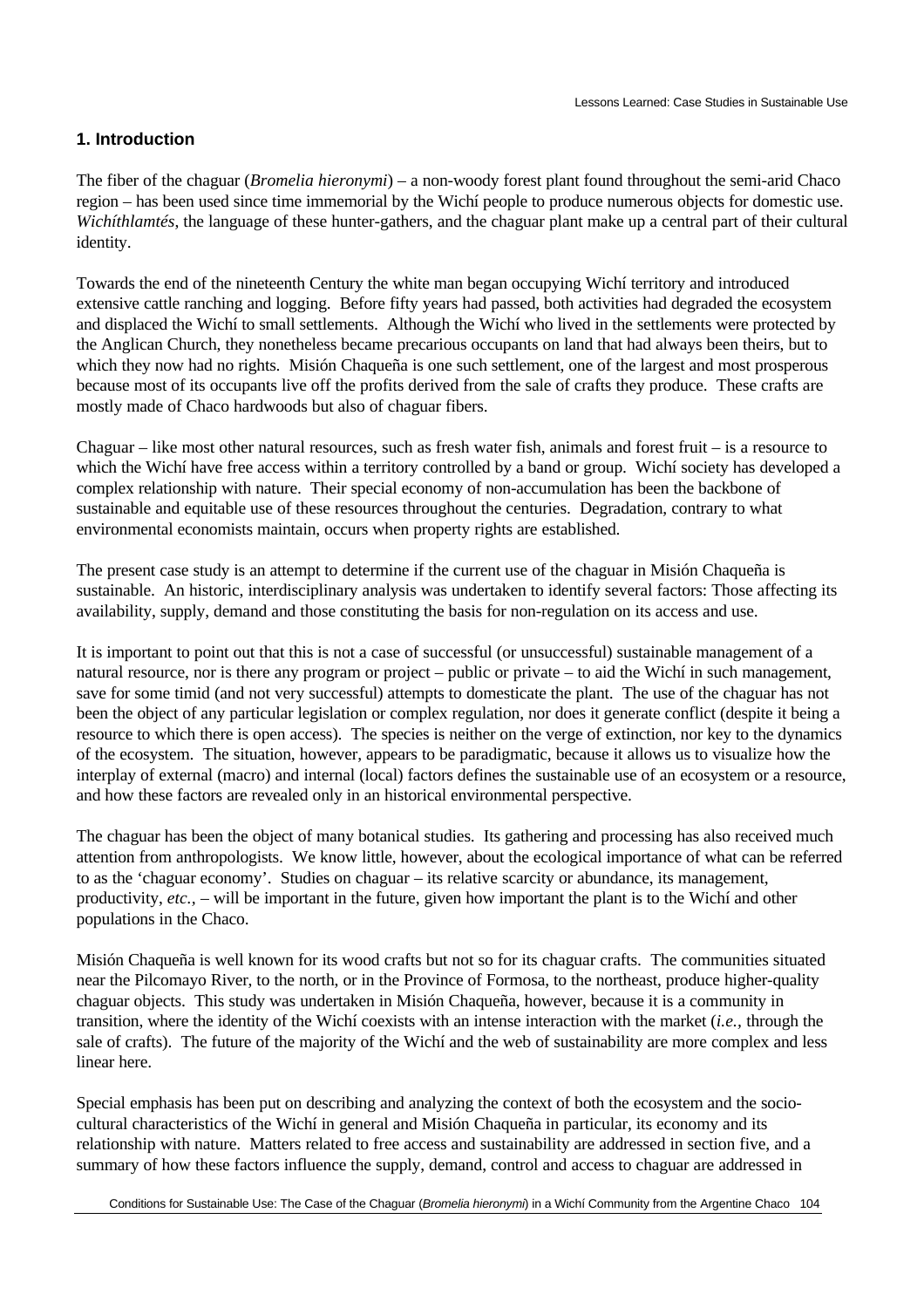section six. A summary of the main conclusions of the study can be found in section seven. Appendices include a short description of a domestication experiment of the chaguar, testimonies from some Wichí regarding the 'owner of the chaguar' (a mythical figure who punishes those who waste or misuse the resource) and an attempt to apply the economic valuation methodology of natural resources to the chaguar.

We would like to give special thanks to all those who provided us with information at Misión Chaqueña and three other Wichí communities (Carboncito, La Golondrina and La Paloma) and also to Juan Godoy, Alejandro Dean, Zully de Abila, Osvaldo López and Verónica van Olphen from Fundapaz, a non-governmental organization (NGO) in Embarcación.

# **2. The Chaco of the Salta Region**

Although no records exist that detail the arrival of the first Chaco ethnic groups from the upper Amazon to the central-western Chaco, we know that at the time of the Spanish conquest the territory was already inhabited by groups of hunters, fishermen and gatherers that belonged to two main linguistic groups: The Mataco-mataguayo and the Guaycurú. These were semi-nomadic groups that fished in littoral areas and hunted and gathered inland, especially during the rainy season. Agriculture was a marginal activity for them.

The first military campaigns in this area began around 1859 and consisted of attempts to annihilate the 'indomitable Indian' population. As of 1870, the campaigns were intended to subjugate it and gain control of the land, and – even more important – to use the indigenous people as cheap labor for the large farms (*estancias*) in Salta and Jujuy, and later in the sugar mills (Iñigo Carrera 1997:54).

Military campaigns continued during the last decades of the nineteenth and the first decade of the twentieth Centuries (the last campaign took place in 1911). A series of forts were built to mark the white man's new 'frontier'. The arrival of the first peasants, most if not all of whom were small farmers from southern Salta and northern Santiago del Estero in search of new pasture for their cattle, occurred under military protection. Farmers were able to acquire land with no resistance from the indigenous population. Such improvised colonization would give way to the process of converting the Chaco to range land that within a period of fifty years clearly produced the environmental degradation so obvious today. Cattle farmers occupied and became owners of Indian territory, expelling the native people and displacing them into marginal areas or 'reserves.' Limiting Indian mobility and drastically reducing the territory available to them for hunting and gathering intensified pressure on the environment. The balanced relationship the Indians had enjoyed with nature disappeared.

Free-range, uncontrolled grazing in forested areas was one of the main causes of environmental degradation: The progressive elimination of the herbaceous layer from overgrazing led to grazing of secondary tree growth and interrupted the natural reproductive cycle of the forest. Overgrazing also led to the growth of the spiny bush layer. Once the soil had been stripped of its herbaceous cover and compacted by cattle, tree cover disappeared and large bald areas appeared that gave way to the quasi-desert Chaco landscape we are so familiar with today.

The occupation and privatization of large areas of the Chaco in the Salta region mainly for cattle ranching led to fence construction that restricted the free movement of a population that had always migrated continuously in search of fruit, fish and forest animals. During these last decades, fencing was used increasingly by the cattle farmers to arbitrarily mark the borders of land to which they had no property rights and where their cattle grazed or watered. Fences limited the free access and use of resources historically used by the native population and exacerbated the conflict between the native and the cattle farmer populations.

Hunting, fishing and gathering on the one hand and cattle ranching on the other are two irreconcilable activities at the heart of what is a permanent conflict.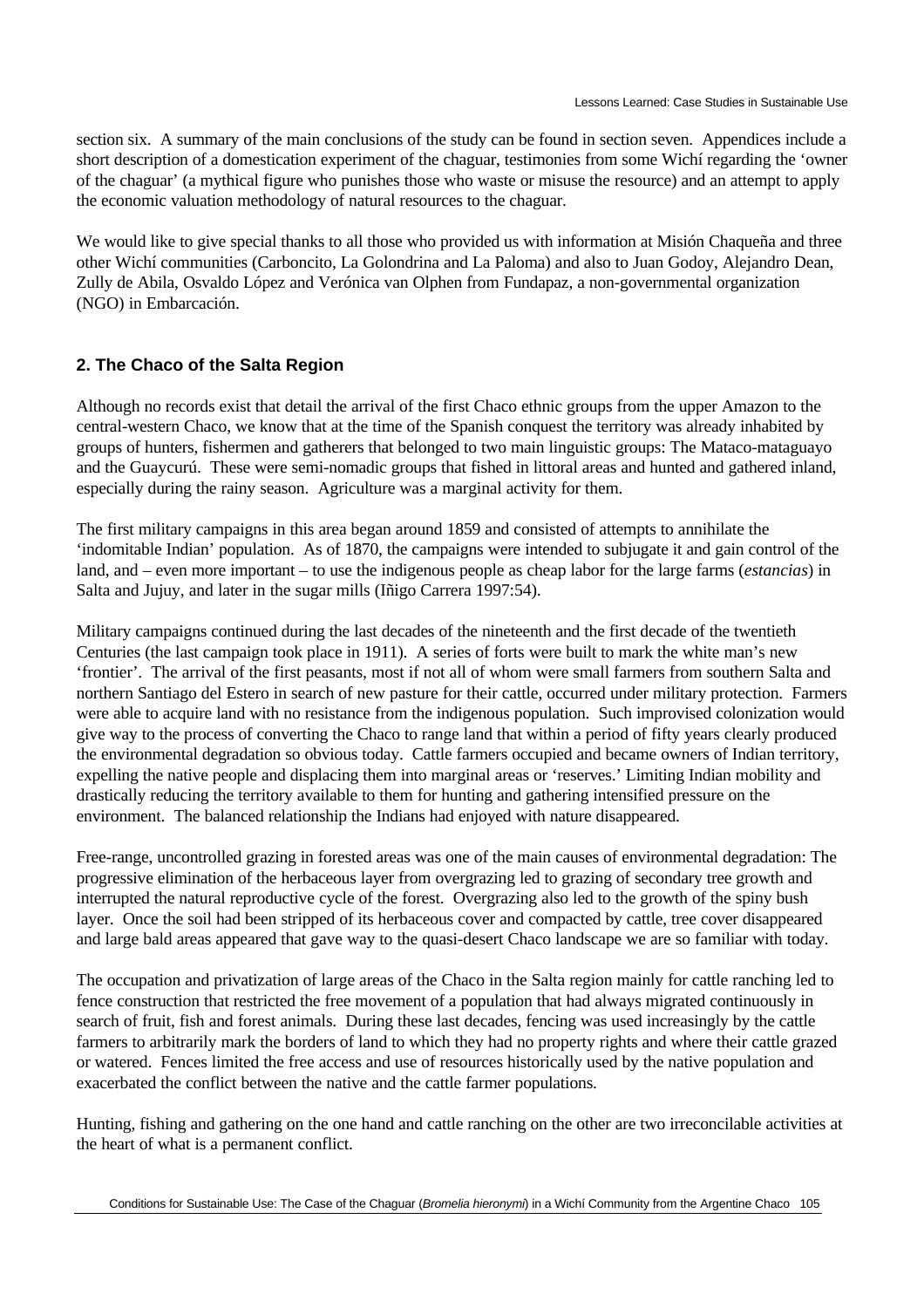In the semi-arid Chaco, forestry activities started when the cattle ranching economy fell into a crisis. Both activities heavily degraded the landscape. Initially, demand for quebracho ties for railway track construction drove the logging industry, later the demand was for tannin from the red quebracho and hardwood, rot-resistant posts for fencing the estancias in the Pampas and charcoal throughout the Chaco.

If the spread of cattle ranching in the Chaco is the main reason for its environmental degradation and is the activity that has most shaped, and continues to shape, the landscape of this region, the irrational extraction of its best tree specimens is clearly another significant factor contributing to its deterioration and that increases the onset of desertification.

#### 2.1. The Chaco

The Chaco ecosystem is second only to the Amazon in terms of surface area and the most important dry forest on the South American continent. Covering more than one million square kilometers, almost 50 percent (55 million hectares) lies in Argentina and the remainder across Paraguay (35 million), Bolivia (16 million) and Brazil (8 million).

The Argentine Chaco can be divided in three large regions according to rainfall. To the southwest lies the arid Chaco, comprising approximately 8 million hectares with a rainfall that varies from 300 to 500mm per year. To the east is the humid or semi-humid Chaco, comprising approximately 16 million hectares, with an annual rainfall of 750 to 1200mm. To the north and west is the semi-arid Chaco, comprising an area of approximately 31 million hectares, with an annual rainfall of 500 to 750mm per year, considered the most characteristic of the Chaco (Karlin 1994).

The Chaco salteño<sup>2</sup> is a strip of land located between  $60^{\circ}$  and  $62^{\circ}$  latitude to the West. It is 220 kilometers wide and covers 6 million hectares, almost one-third of which (1,455,000 hectares) is fiscal land belonging to the province (Trinchero 1997:118). The Chaco salteño represents 40 percent of the provincial territory yet has a population of some 40,000 (4.8 percent of the total population) – a population density of 0.66 inhabitants per square kilometer.

Available literature cites very different numbers regarding the number of native Indians in Argentina. Rodríguez and Buliuvacich (1997) mention the existence of 446,000 of which 170,000 are Kollas. The Chaco ethnic groups (Wichí, Toba, Pilagá, Mocoví, Chorote and Chulupi) number 152,300, of which 80,000 are Wichí that live in the provinces of Chaco, Salta and Formosa.

Other social groups that live in the Chaco salteño and have an interest in it include:

• Owners of medium-sized and large farms, most of whom are absentee landlords that make use, through third parties, of only a small portion of their land. Others engage in a variety of activities, mostly extensive or freerange cattle ranching in forested areas, wood milling and charcoal production.

 2 This term refers to the chaco area of the Province of Salta. Salta is one of the poorest provinces in Argentina. According to the Human Development Index, the province is located in 18<sup>th</sup> place (from a total of 23 provinces), with an index of 0.836, below the national average (0.884). The privation index of Salta (0.164) is double that of Buenos Aires, the capital (Senate of Argentina 1997:183). In Salta, the indigenous population is the poorest population. In 1983, according to the Indian Population Census, 39.5% of the native Indian population in Salta were iliterate. In terms of malnutrition, although, no official numbers are available, a study undertaken by researchers from the Universidad Nacional of Salta in 1994 in two wich communities (one rural and the other on the outskirts of small town) indicated that 100% of the families were calcium deficient, followed by a deficiency in riboflavins, calories, thiamine, niacine, iron and vitamin A. Eighty per cent of the families were protein deficient. The situation is aggravated by the fact that all families with insufficient and normal protein levels also showed calorie deficiencies, which caused the proteins to be used as a source of energy, instead of being used to form tissue (Couceiro de Cadena, 1995).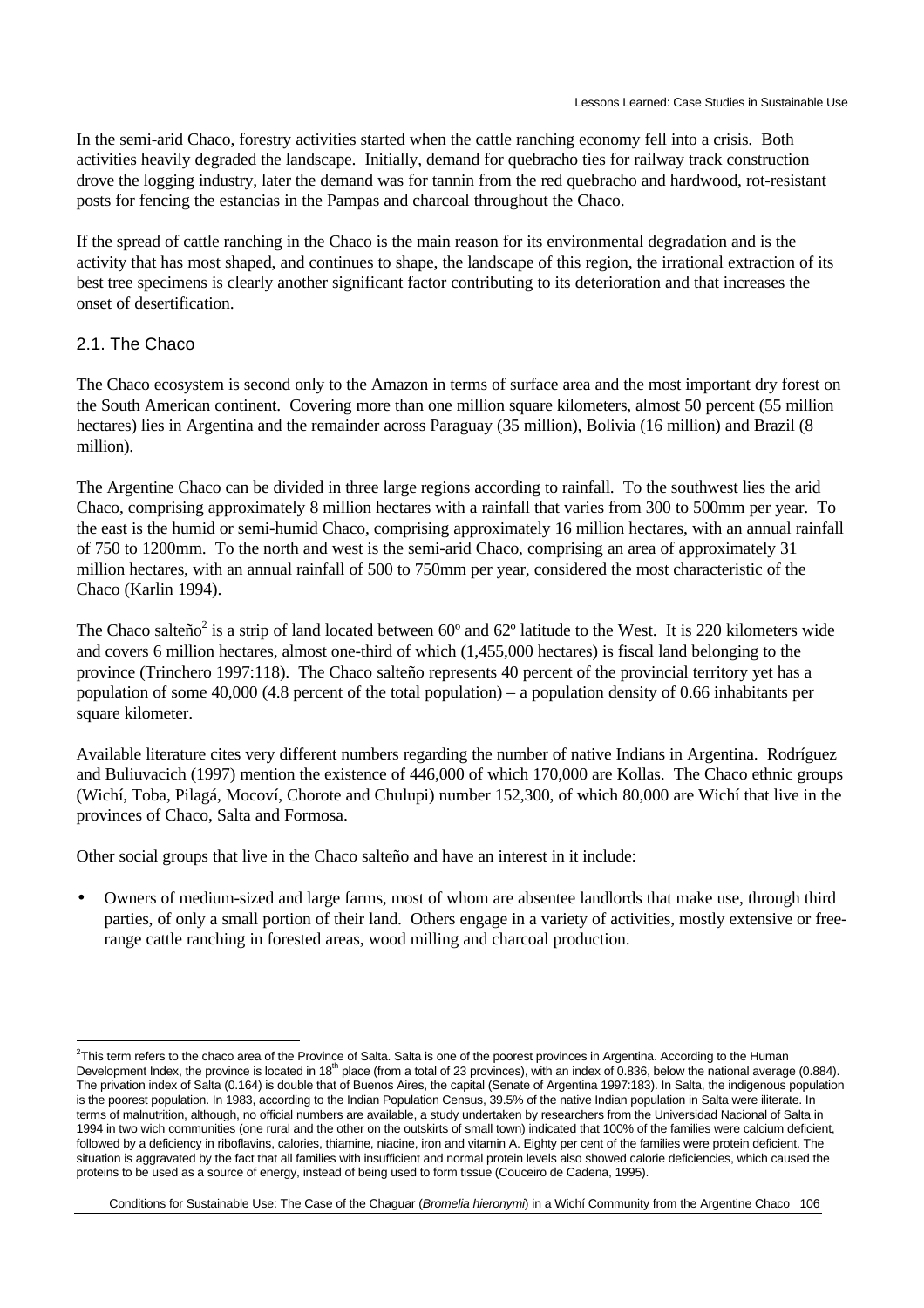• Outside investors. During the last several years players from outside the region have began buying land at relatively low prices, and making large investments, especially in irrigation, for a variety of production enterprises (cotton cultivation, feed-lots, charcoal production for export, *etc.*).

The Chaco is a great plain traversed by erratic rivers. As Morello and Adamoli (1968) note, topographically it is part of the great Chaco-pampas grasslands – a vast grassland region with a minimal slope of no more than 0.02% (a decrease in altitude of 200 meters along a length of 1,000 kilometers). The Chaco has frequently been described as a 'mosaic landscape' throughout which forest and grasslands alternate. This mosaic landscape, however, is more characteristic of the more humid areas of the Chaco, and less so of the semi-arid Chaco.

Rains occur mainly from December to February with a long nine-month period of drought. But what characterizes the rainfall in the Chaco region is its year to year irregularity. The strong irregularity in rainfall from year to year – very dry years followed by very wet years – is the main factor of uncertainty for any agricultural enterprise.

The main ecological problems of the Chaco are: Overgrazing, deforestation, diminished vegetative growth, erosion and desertification. Overgrazing is caused by extensive cattle ranching by the cattle farmer/landowners. This interrupts the reproductive cycle of the forest as the secondary growth is grazed, leaving bare and compacted soil. Deforestion, specifically the extraction of the best specimens of hardwood trees, that also contributes to genetic impoverishment of the forest, along with overgrazing contribute to a third problem: The absence of vegetation exposes soils to enormous levels of caloric energy and aggravated evapotranspiration. Water is limited and causes nitrogen and carbon volatilization (organic matter is, in fact, 'burnt'). Erosion is caused by torrential rains and floods (such as those that presently afflict the Argentine northeast and pampa region) in areas with low forest cover, and the resultant salinization caused by the drying. Finally, desertification, caused by the loss of the tree layer and degradation of the herbaceous layer, leaves a denuded and compacted soil, where bushes start to predominate. The area becomes a *fachinal* (a shrubby layer) and is very difficult to restore.

The Chaco forest does not have the multi-layered structure of a tropical rain forest. However, Sachtler (1977) notes that up to four layers can be differentiated in the original forest:

- 1. A herbaceous and grassy layer that creates a complete, but not very dense cover, and where chaguar is found.
- 2. A shrubby layer (*fachinal*) that can grow to 5m in height and which generally covers the surface.
- 3. A tree layer of secondary species such as the mistol, chañar, algarrobo, guayacan and the quebrachos, 6-8m high that sometimes reaches 10m in height. (Algarrobal, mistol and chañar make up the basic diet of the Indian population).
- 4. An upper tree layer comprising species such as the white and red quebracho. Trees in this layer can reach 12 to 20m in height.

In terms of biodiversity, the chaqueño forest, like any dry forest, cannot be compared to the forests of the humid tropics. Chaco flora and fauna, however, have been sufficient to shelter, feed, clothe and cure an important group of Indian communities for centuries.

Diana Díaz (1995ª ) estimates that the forest surface of the Argentine Chaco has decreased by 54 per cent since 1900. When the forest was altered – by introduced cattle or other exploitative activities – the shrubby layer became dominant, growing at the expense of both the lower layer, which provided forage, and the upper layer, which produced the tall biomass.

The salteño forest, like the rest of the Chaco, has been exploited as though it were a non-renewable natural resource with two or three species of commercial value (basically the quebrachos and the palo santo) being extracted yet processed into products of very low added value *e.g.,* firewood, charcoal, fence posts, railway ties, boards for wagon floors, pallets and stakes (Saravia Toledo 1994ª ).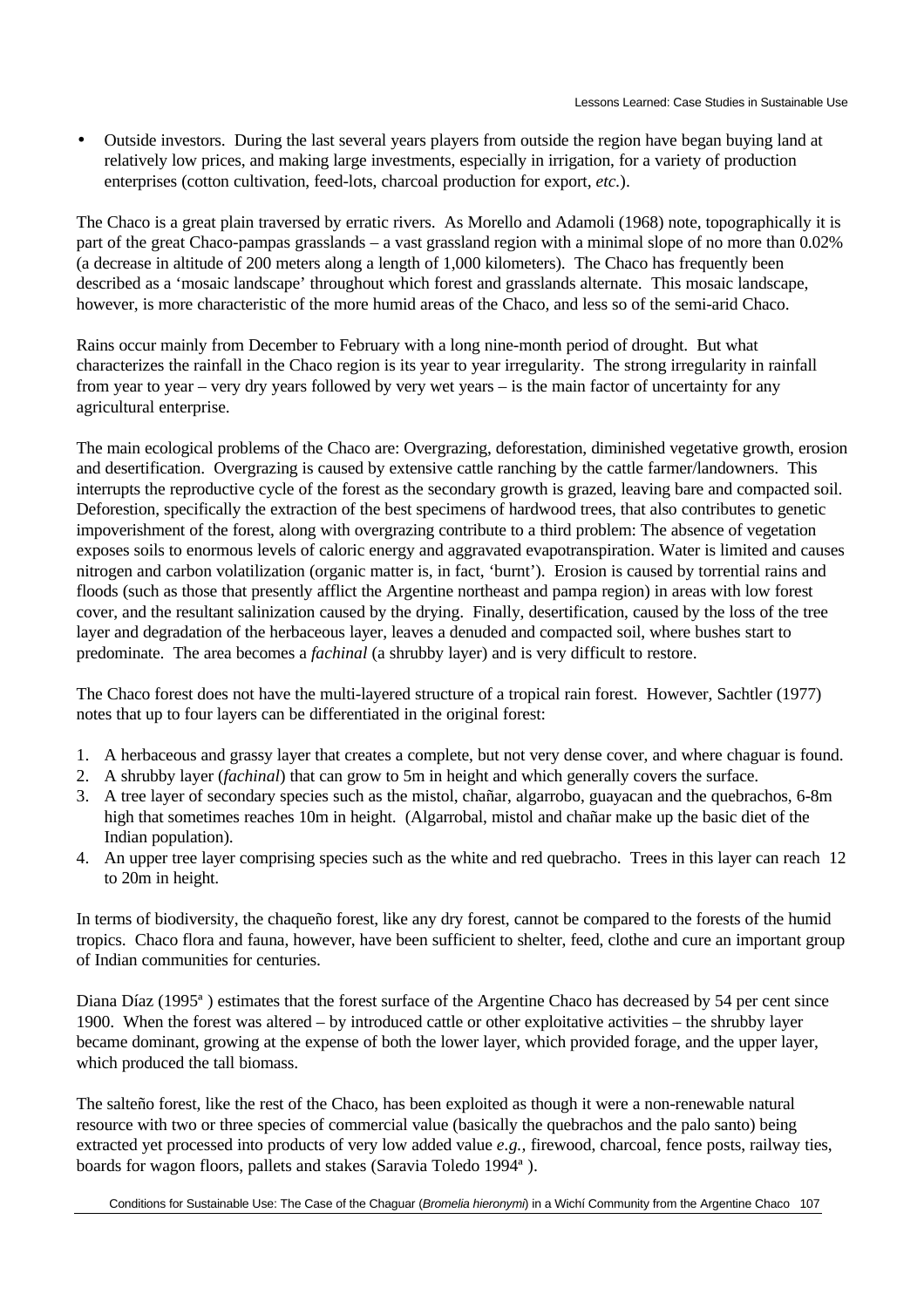### 2.2. The Wichi, their Relationship with Nature and their  $E_{\text{conom}}^3$

The Wichí are the most important ethnic group in the Argentine Chaco and the Chaco salteño. Although the data are not reliable, it is estimated that there are some 80,000 Wichí in Argentina, of which 15,000 inhabit the province of Salta. The Wichí, like other ethnic groups of the Chaco, are – in terms of unsatisfied basic needs and the privation index – the poorest population in Argentina.

Historically, the greatest social organization among the Wichí was the tribe, which coincided with great linguistic units or dialects. Each tribe is made up of a variable number of bands or population units based on degree on parental relationship. The bands are therefore an alliance of extended families, likewise integrated by several nuclear families. The extended family shares the same habitat and, in accordance with the semi-nomadic settlement model that characterizes hunter-gatherers moves seasonally throughout their territory in search of food and water.

It is also at the extended family level that *"decision-making takes place, authority is delegated, and goods are redistributed"* (De la Cruz 1997). The figure of the *cacique* or Indian chief appears in the nineteenth Century in response to the need to interact with the white man and, later, with institutions. Western forms of organization have developed in areas where the church and other institutions have a strong influence – such as the *Centro Vecinal* or *Asociación Civil* of the Misión Chaqueña – though little is known of the value and degree of representation of such organizations.

Historically each band had its own territory<sup>4</sup> that other bands respected except when the territory was either contested or coveted. Disputes sometimes led to conflict and the formation of new band boundaries. Within each established territory, however, each family and individual of the group had access to any place or resource.<sup>5</sup> *"Only after hunting or gathering did the resource become the property of the hunter or gatherer that acquired the animal or plant"* (von Bremen s/f:150).

Until the middle of the nineteenth Century, the Wichí lived as hunter-gatherers and fishermen. Consequently, they went where the flora and fauna happened to be. During the rainy season they moved within the forest and during the dry season they fished on the rivers. Agriculture was always a secondary, even marginal, activity. After the arrival of the white man and the cattle farmers, the Wichí economy included salaried work. Individuals worked at certain times of the year on sugar plantations and later at sawmills. During the 1960s they began working on bean and horticultural farms. By the 1990s, however, salaried work grew scarce and their poverty more acute.

This coexistence of economies lasted well enough for a long time. The Wichí took salaried work when it was available and reverted to their traditional activities when it was not. This was consistent with sugar cane harvesting and the operation of sugar mills. *"[It] ensured that they [the Wichí] remain[ed] in the area and put the onus on them to seek their own living during the off season"* (Rutledge 1987). It also allowed them to maintain both their traditional link to the land and their skills as hunter-gatherers. But this model of *"inclusionexclusion of the Indian communities within the dynamics of capital accumulation"* (Trinchero 1995) explains the perceived sense of disenfranchisement of the Wichí. By not being fully engaged in a market economy they

 3 This section is based mostly on the work of Luis de la Cruz (1997).

 $^4$  The Wichí are not nomads but rather semi-nomads. 'Nomad' is an anthropological term used to refer to pastoral groups, not to hunters or gatherers. These have traditional areas they occupy, and within them routes or circuits. The 'supply' from nature defines the movement, that is, the seasonal occupation of territories.<br><sup>5</sup> Execut for the product from the equiv

Except for the product from the agricultural plot (*cerco*) that will be used by the person who sowed it. The plot ceases to belong to him once the crop has been harvested.

Conditions for Sustainable Use: The Case of the Chaguar (*Bromelia hieronymi*) in a Wichí Community from the Argentine Chaco 108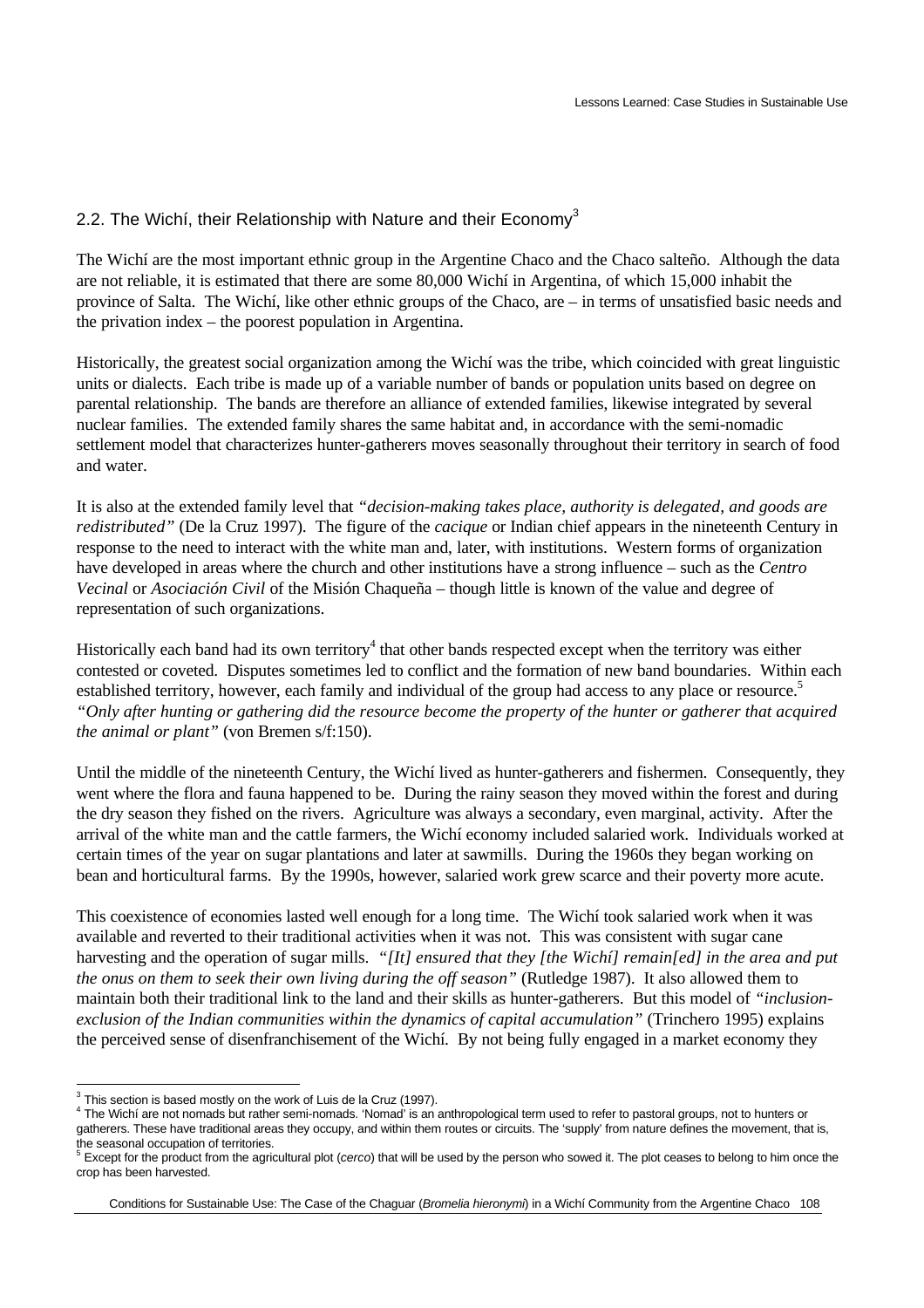were unable to afford the many goods to which, as a result of their partial coexistence with the white man, they had become accustomed.

To understand the particular Wichí economy, and its basis of distribution rather than accumulation of goods, we must consider other elements of Wichí cosmic vision and their relationship with nature. One is the supreme value of maintaining a harmonious relationship with others, which entails a sense of equality and which is a priority among individuals and families. Another is the 'minimalist culture' that characterizes the Wichí. For the Wichí, making use of the environment does not, should not, result in it transformation. Instead, it means using what the environment offers seasonally and making use of the available resources without altering the environment. *"The environment, what is provided, is not transformed, it is there."*(De la Cruz 1997). Thus production is not important to the Wichí – production is performed by nature. De la Cruz also refers to the *modest pattern of sufficiency*: In spite of the abundance in the environment, consumption is always frugal, even austere, and is in line with what is 'naturally available.'

However, equal access to resources does not guarantee equal returns. To avoid inequities that result from unequal abilities, luck, strength and so forth among individuals it is necessary to avoid accumulation and promote an economy of redistribution (Regher 1985).

Sensing and knowing this, the Wichí people neither hoard nor accumulate.<sup>6</sup> They only extract what is necessary for a given day or for the following few days. The counterpart of such an economy is one in which one group accumulates and distributes among those who do not accumulate. The fisherman or the hunter, for example, distributes his catch among other families. Personal power and prestige are upheld by the ability to distribute. *"The person who accumulates constitutes a threat to equanimity, which is the basis of all the knowledge and sociopolitical life of the group. The failure to distribute is inconceivable, because it implies an absolute social isolation, as well as creating a weak personality because there is a lack of trust in the person's own strength and relationship with the owners to live…"* (De la Cruz 1997:94). Austerity, distribution and day-to-day existence are three dimensions of a same cosmovision*, "…a clear expression of the individual and the group confidence when faced with future adversity…"* (:94).

In this regard, while the resources of the forest and the river were relatively abundant until 1930 or perhaps as late as the 1950. This pattern of austerity or sufficiency that De la Cruz refers to did not generate any unbalance. To the contrary, *"…rather than lack, the productive systems of the Wichí reflected opulence and much free time."* (1997:97). The latter was often perceived by the white man as laziness.

Free access by all members of the group to forest fruit and animals, as well as to fish in the river, is therefore based on several factors:

- Given that the distribution of goods is more important than production, the person who hunts or gathers those goods is not important.
- Gathering, hunting or fishing takes place only to satisfy daily needs or needs of the following few days<sup>7</sup>.
- Frugality in regard to consumption ensures that free access will not translate into excessive extraction.
- The perception of an abundance of resources in a context of low population density.

Certain taboos and societal norms evolved to avoid excess, and especially the misuse or waste of a resource. Among the Wichí, for example, the 'owners' or the 'keepers' of the resources are vested with the authority to grant, on specific request, permission to hunt or fish. They also have the authority to punish those who extract more than is necessary or who do not share.

 6 De la Cruz makes a distinction between *accumulation* and *storage*: Accumulation is the appropriation by a social sector of the left-over product that does not necessarily cover human needs, whereas storage is the conservation of the left-over product that will be socially distributed. 7 This, in addition to avoiding the accumulation and hoarding, avoids laziness among a few who would live of the work of those who gather or hunt.

Conditions for Sustainable Use: The Case of the Chaguar (*Bromelia hieronymi*) in a Wichí Community from the Argentine Chaco 109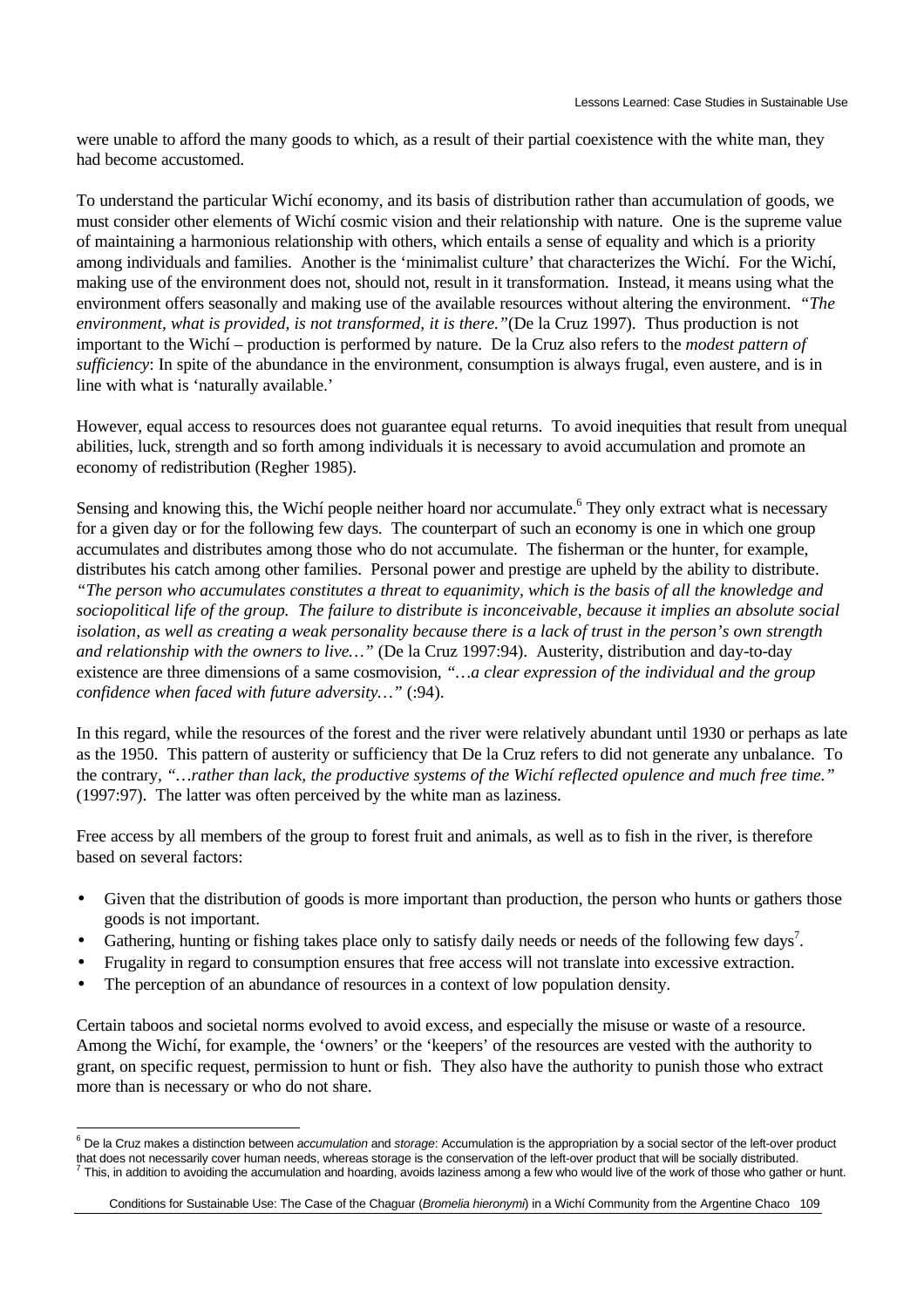De la Cruz points out that there is a head owner who governs the river world and another who governs the forest world and owners of animals within it (1997:91). Our field research also reveals the existence of an owner of the chaguar (see Appendix A), subordinate to nature's *pachamama*,<sup>8</sup> a type of mythical figure who punishes those who waste the chaguar.

These factors are important because they allows us to understand why there is no concept among the Wichí of land ownership<sup>9</sup> nor of ownership of natural resources. In fact it is not that the resources do not have an owner, but instead a particular concept of property of a good, given that implicit in the mandate is the obligation to share, to distribute. No one can be stingy with a good, neither the owner of the forest, nor the Wichí that collect the fruit. Likewise, the person who is not the owner can ask for a share of that good. Thus goods, with few  $exceptions, <sup>10</sup>$  are freely accessible.

All this perhaps explains why the Wichí do not invest particular effort in cultivating nor in any activity that bears medium- or long-term results.

#### **3. Misión Chaqueña**

Misión Chaqueña is a small settlement in the Chaco salteño. It is situated 45 kilometers along a good dirt road from Embarcación, a small city in an area of Salta where soy, beans, cotton and vegetables are cultivated and where agricultural expansion is more promising. Annual rainfall in Embarcación is approximately 900mm, while in Misión Chaqueña it is about 600mm, precluding agriculture without irrigation.

Misión Chaqueña has some 1,500 inhabitants and since 1995 has held the legal property title to the land there, more than 900 hectares that belongs to the community. It has had both electricity and running water for some years, and now has a school with 400 registered students (Márquez 1999). These characteristics make it a very unusual community<sup>11</sup> among the Wichí who, elsewhere in the province, tend to live in much smaller communities (rarely exceeding 200 people), where they are 'foreign' occupiers and lack fundamental amenities (light, water, *etc.*). The particular history of Misión Chaqueña and its neighboring communities of Carboncito and Salim cannot be understood without reference to the Anglican Church.

Religious presence in the Chaco salteño dates back to the sixteenth Century, its objective always having been to pacify and evangelize Chaco tribes. The first to occupy the area were the Jesuits, then the Franciscans and, at the beginning of the twentieth Century, numerous congregations and sects. None of these, however, have been more influential than the Anglican Church.

The arrival of the Anglican church was supported by one of the sugar mills – La Esperanza – and British capital. Land was donated to the South American Missionary Association so that they could found their first mission, Misión Chaqueña (Gordillo 1995:113, Wright 1983). Other sugar refineries supported the Anglican work in

 8 It is interesting to note that the use of this term shows the cultural influence of the Andean world on the Wichí ( the *pachamama* is considered the worshipped mother earth for the Andean people).

<sup>9</sup> This lack is, among other reasons, what has allowed them to be so easily stripped of their land, a process that is still occurring in the province of Salta, and which continues to be denounced by many human rights and Indian organizations (Survival International, IWGIA, *etc*.): There is even a complaint against the Government of Salta before the Interamerican Court of Human Rights in Washington D.C. The Wichí, until recently, could

not understand that the white man claimed to be the owner of the land.<br><sup>10</sup> De la Cruz (1997) points out that 'habitable' goods (a house, for example) belong to a family group. The agricultural plot or *cerco* could also f into this category, although Regher (1985:22) points out that with the arrival of the harvest, the wife of the owner invites *"all the women's relatives to harvest and to take as much as they like."*

<sup>&</sup>lt;sup>11</sup> Marquez (1999) points out that the term 'community' should not be used for Misión Chaqueña but rather the term 'locality'. Recent migration of its members, the fact that they come from different areas, the absence of traditional forms of organization and the weakening of the distribution economy that characterizes the Wichí may support this idea. What is certain is that the land ownership is communal, but the land in Misión Chaqueña is very degraded and does not seem to play an important role in the economy of its inhabitants.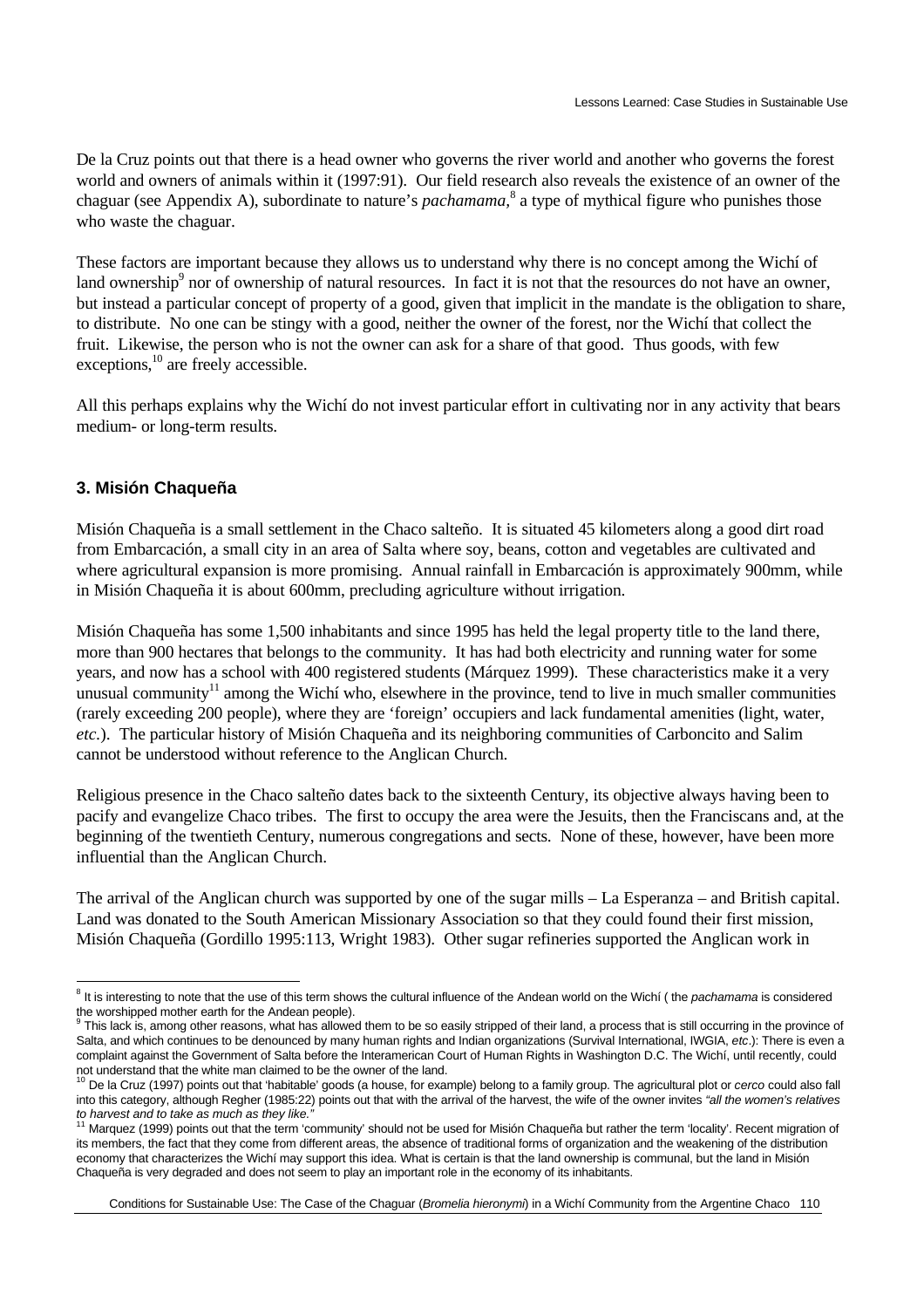subsequent years. Some writers, for example Trincheros (1997:130), have pointed out that the objective was to pacify, discipline and concentrate Wichí communities in settlements, which would in essence create a worker population for the sugar mills.

The Anglicans initiated a large scale evangelizing effort, which included their learning the languages of the Chaco (in some cases translating the New Testament in to them) and educating native pastors. According to Metraux, *"[t]he Anglican evangelization marks the beginning of a new and transcendental stage for the native groups in the region. The majority of these groups gave up their semi-nomadic life and settled around missions where they set up elementary schools, sanitary outposts and carpentry shops"* (1933, cited by Gordillo 1995). Every year, the Wichí migrated to the sugar harvest, returning to the mission to take up their carpentry tasks. Together with evangelization, the other early concerns of the Anglicans were education and health; the missionary took on the task of *"preacher, teacher, doctor, translator, policeman and judge"* (Wright 1983, citing Leake 1967).

Towards the end of the 1960s the Anglican Church made its first attempts at agriculture. New faith in development had spread worldwide, the sugar mills had not provided work for the Wichí for several years, the resources derived from gathering, hunting and fishing no longer were what they used to be and there was great famine in the area. In the missions the Anglicans initiated small agricultural projects with self-sufficiency in mind. An attempt was made to extend the traditional mini plots (*cercos)* of the Wichí with irrigation and fencing. But at the beginning of the 1970s, these modest endeavors became large-scale agricultural projects. It was then necessary to bring in Wichí from distant areas (San Patricio, 150 kilometers away and Juárez, 200 kilometers away, for example) and create new settlements consisting of agricultural 'development centers'. Census data indicates that between 1970 and 1980, the population of Misión Chaqueña grew by 83%. The purpose was to introduce the Wichí to mechanized modern agriculture once-and-for-all, generating conditions for an economic base from which they could generate their own development (Cristóbal Wallis, personal communication) and abandon hunting and gathering. The Anglicans bought land, fenced communal lots, supplied tractors, water pumps and an irrigation system, and started to cultivate peppers, tomato, green beans, squash, onions and alfalfa for selling at markets. Saw mills and carpentry shops were built. But there were many technical and marketing problems: Salty water, high temperatures, excessive solar radiation, low prices, marketing problems and little enthusiasm on the part of the Wichí. The 1982 Malvinas/Falklands war substantially impacted on the projects and though many of the Wichí returned after the war, not all did.

This policy of concentrating the Wichí population in settlements or communities survived the projects. Even among those who returned to their original riverbank or forest settlements maintained the practice of living in groups. The attempt to convert the Wichí into farming peasants, however, failed.

In 1993 the Anglican church returned to the area. In 1995 they transferred the land they had acquired some twenty-odd years earlier to the local Asociación Vecinal Misión Chaqueña 'El Algarrobal'. Meanwhile, however, life at Misión Chaqueña had substantially changed after 1984. With the help of an Anglican layman who had stayed in the area, the entire town was now dedicated to craft production, primarily small objects made of Chaco hardwoods, such as palo santo, algarrobo and guayacán. Many of these – small animals, spoons, bowls, crucifixes, *etc.,* – were exported. Today virtually all of the townspeople are dedicated to making crafts. Production of these hardwood crafts is primarily an activity for the men. The women and children assist with supplementary tasks such as filing and polishing. The women's main activity is creating objects from chaguar, though these have neither the quality nor the importance of similar objects produced in other areas of the Chaco such as Pilcomayo and Juárez, for example.

The Misión Chaqueña Wichí also harvest beans and are involved in other activities on horticultural farms. Few have left the area. Some are dedicated as before to hunting, gathering and fishing. Others, however, continue to conserve their small plot of land where they cultivate mostly different types of squash. Because of its history and present situation, Misión Chaqueña is clearly a community in significant transition, where the traditional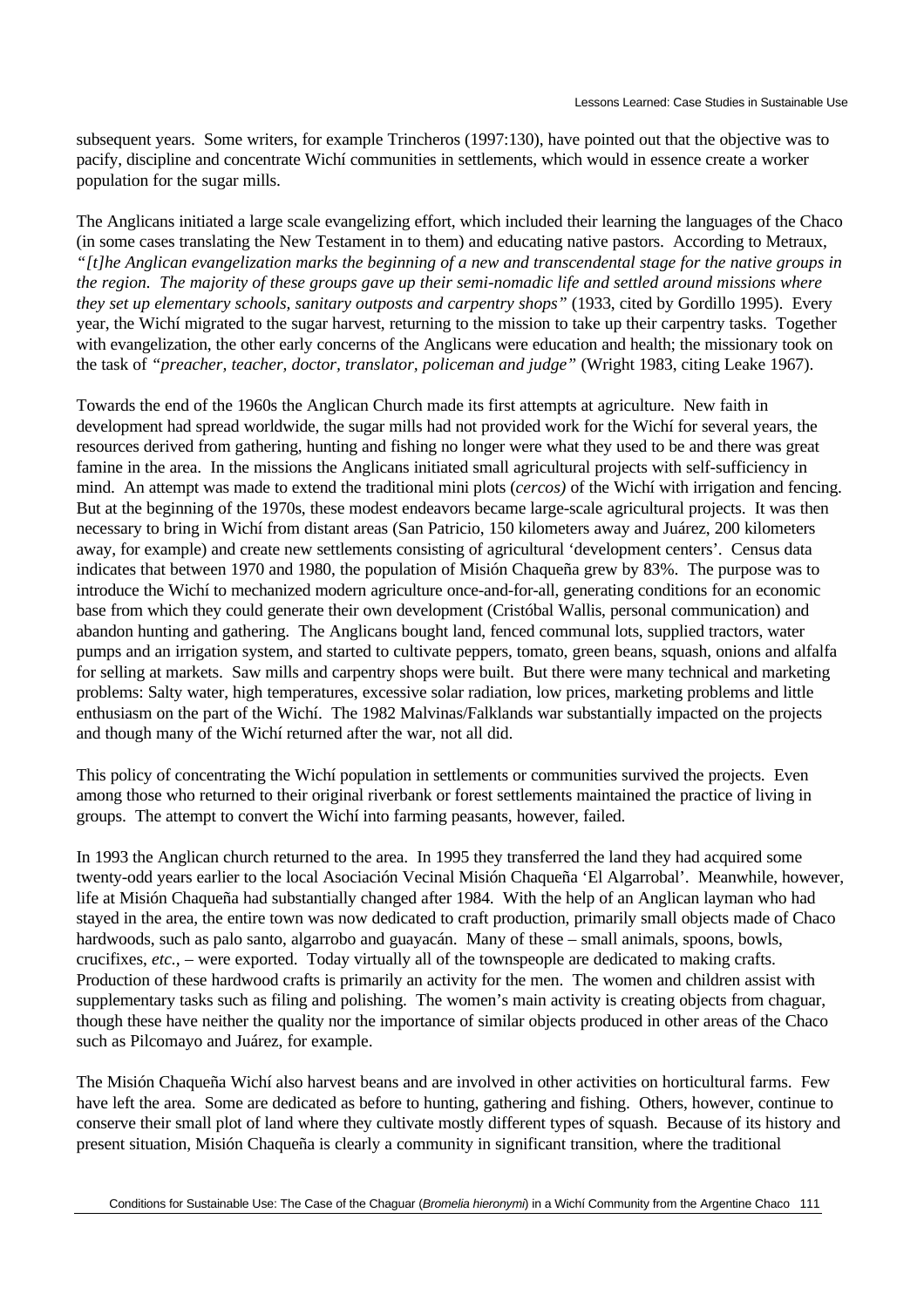relationship with nature has changed, where sustainability depends on a few factors only, none of which are controlled by the Wichí.

In 1999, within the framework of a program financed in part by an oil company through the provincial government, a decision was reached to sow a hectare of chaguar in Misión Chaqueña.The idea was prompted by the lukewarm enthusiasm the women showed towards a horticulture project, for which they said they had little time because they had to dedicate their time to making objects of chaguar, for which they needed to travel 10 to 15 kilometers into the forest once every 10 to 15 days to harvest the plants. The idea was that the women might benefit from having chaguar closer to their houses. Appendix B details the project and provides some of the reasons why the results have been poor to date.

### **4. The Chaguar<sup>12</sup>**

 $\overline{a}$ 

The term chaguar is of Quechua origin. It describes a group of six edible bromeliads native to the Chaco that also provide fiber for textiles. Where the Guaraní have had an influence, the plants are called *caraguatá*. The chaguar is a plant commonly found in the undergrowth and the vegetation cover of the Chaco, and is important for soil conservation of this fragile ecosystem as it helps to combat desertification.

Storytellers, travelers and anthropologists have given much attention to the chaguar because of the importance it has for various dimensions of life among Chaco ethnic groups. Other than its use for food<sup>13</sup>, which is slowly being lost, the chaguar is used to make fishing nets, bags, string, ropes, hammocks, mats, covers and clothing (loincloths and leg protectors to be used whilst fishing). Better known are the vests that warriors used to wear in earlier centuries which, allegedly, could not be penetrated by arrows. After the Andeans, the Chaco people have the richest weaving tradition in South America (Pastor Arenas 1997).

Pastor Arenas points out that among the six species of Bromeliads, only three – *Deinacanthon urbanianum, Bromelia hieronymi* and *Pseudananas sagenarius* – are used to make textiles.<sup>14</sup> Although difficult to distinguish in the vegetative state, and even when they are in fruit, the species used in Misión Chaqueña has been identified as *Bromelia hieronymi.*<sup>15</sup>

Chaguar textiles have been identified across almost the entire Argentine, Paraguayan, and Bolivian Chaco. They are used by all ethnic chaqueño groups – Ayoreo, Chorote, Chulupí and Wichí, though less so among the Pilagá and Toba. They are not used, however, by the white population and the cattle farmers. In fact, cattle farmers, who engage in cattle ranching, consider the chaguar a pest both because it shelters snakes and because the cattle, in avoiding its needles, will not graze near it.

In the 1940s, in both Argentina and Paraguay, several industries developed to extract chaguar fiber to make rope and sacking and which could be used as a substitute for yute, cáñamo and linen. The leaves contain a large quantity of good quality fiber. But, in spite of this, for technical and price-related reasons, these industries soon closed (Luna Ercilla, cited by Pastor Arenas 1997).

 $12$  For this section we mostly referred to the work of Pastor Arenas (1988, 1992, 1995, 1997) on the chaguar.

<sup>&</sup>lt;sup>13</sup> The rosette or bulb of the plant is eaten. The chaguar is stacked and burnt until the edible part is well cooked. Then it is cut and ground, making a type of flour that in converted into 'bread'. The seeds and stolons are also eaten. In Misión Chaqueña the elders remember it being nutritious food, especially in times of scarcity, but the younger people do not seem to have tried it.

<sup>14</sup> Studies completed in the 1940s show that a fourth species, *Bromelia serra*, was the most apt for industry.

<sup>15</sup> In Misión Chaqueña the wichí are familiar with two species, a dwarf chaguar, called *oletzaj* or *aletzaj*, the scientific name of which is *Deinacanthon urbanianum*, according to Martínez Crovetto, cited by Pastor Arenas (1997) and a medium-sized chaguar, called *chitzaj* or *chutzaj*, that, according to Crovetto is *Bromelia hieronymi*. The first allows for much finer work, is more resistant to water and is of better quality, but requires much more work and is not abundant in the area. *B. hieronymi* has longer leaves, and is abundant.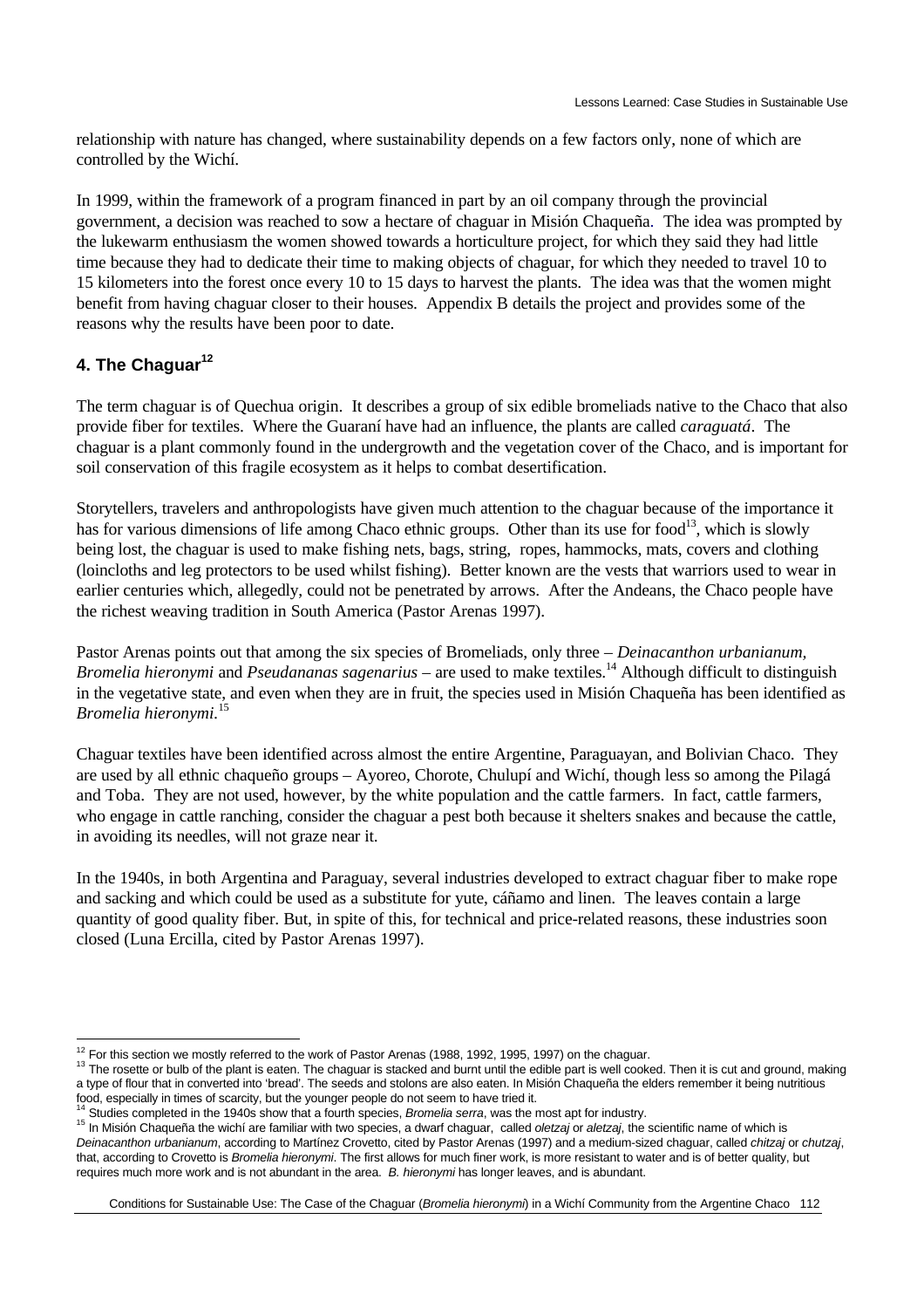The production of chaguar textiles is clearly an activity for women<sup>16</sup>. In earlier times men would use chaguar fiber to make fishing nets and rope, and even now, some harvest the chaguar for their wives. Women travel into the forest in small groups to harvest the chaguar, they separate its fibers, spin it, dye it and knit it. They also sell their products and use the income freely. In Misión Chaqueña, girls learn several harvesting techniques, spinning and knitting when they are 10 to 12 years old. Historically, Wichí women worked on the chaguar only during menstruation, when they were obliged to stay in their houses (with Luis De la Cruz , personal communication).

But, the production of chaguar objects for domestic use, or for fishing, hunting and gathering, an activity that took up only a few days a month, evolved into the production of crafts<sup>17</sup> used by the urban middle class. The objects produced became merchandise.

The chaguar is an invasive plant. It reproduces by stolons. It grows in the forest and in semi-shade and as it reproduces it forms colonies of different ages and sizes known as *chaguarales*.

To harvest the plant the women travel in groups for as much as two days. They camp close to the *chaguareles* until they have harvested sufficient quantities of chaguar for 10 to 15 days of work; perhaps some thirty plants.<sup>18</sup> From each *chaguaral* they harvest only those plants that have the correct size and quality.

To determine whether a plant is good, they pick a leaf, separate its fibers and stretch them to gauge the resistance to tension. With a stick or machete they loosen the plant from the soil and leverage it out of the ground. The longest leaves that are in good condition are chosen, the needles are removed and the leaves are pealed to separate the outside layers from the fiber. The fiber is removed. The shorter leaves and the rest of the plant are left, however, after having undergone such treatment the chaguar plant dies.

Grinding the fiber with a piece of metal, scraping it with a sharp object and soaking it in water once and again allows the women to remove the *parenchyma* completely from the fiber. If this is not done correctly, they inevitably hurt their hands when spinning. The fiber is then left to dry in the sun for a day or two until it becomes white. Spinning is done by joining several fibers and twisting them with a rapid movement of the hands on the thigh that has been covered with ash from a carbonized stone which softens the fiber. The fibers are then dyed using several colors (black, gray and red are the most common) extracted from forest plants. Finally, using a needle, the fiber is knitted.

The quality of the knitting varies a great deal, depending on whether the final product is for personal use or is to be sold. The Wichí believe that buyers cannot distinguish a good quality *yica* (small bag) from a bad one and are not willing to pay a just price for a good one. Thus the *yicas* that are put on the market – made of a thicker fiber and more 'loosely' knitted (less dense) – take less time to make and use less material.

The chaguar economy is kept entirely within the family. Although the women go into the forest together, each gathers only material she herself needs before returning to spin and knit with the help of other female family members, sometimes in the company of neighbors and friends (von Koschitzky 1992).

In general, the chaguar is not harvested in the dry season (April to November) because the leaves have withered, separation of the fibers is more difficult and the fibers break easily. When the *yicas* became a saleable craft product, and as the market demand for them grew, this problem was solved by soaking the leaves in water (Pastor Arenas 1995).

 $\overline{a}$ <sup>16</sup> Wichí women have no other possibility of generating income. In the extreme poverty they are in, the \$20 or \$30 they may generate from their merchandise are vital to alleviate child malnutrition.

<sup>17</sup> Initially they sold only *yicas* (small bags) that the middle-class urban youth used instead of purses, but, little by little, they became diversified and today they knit curtains, belts, jackets, hot pads and other similar objects. Increasingly we find small pieces of fine chaguar textiles decorating frames, or leather clothing, *etc*.

<sup>&</sup>lt;sup>18</sup> This varies according to the other activities of the woman of the house and the time she has available to spin and weave, the age of her children, the help she may receive from other women in the house and the possibility of selling her products.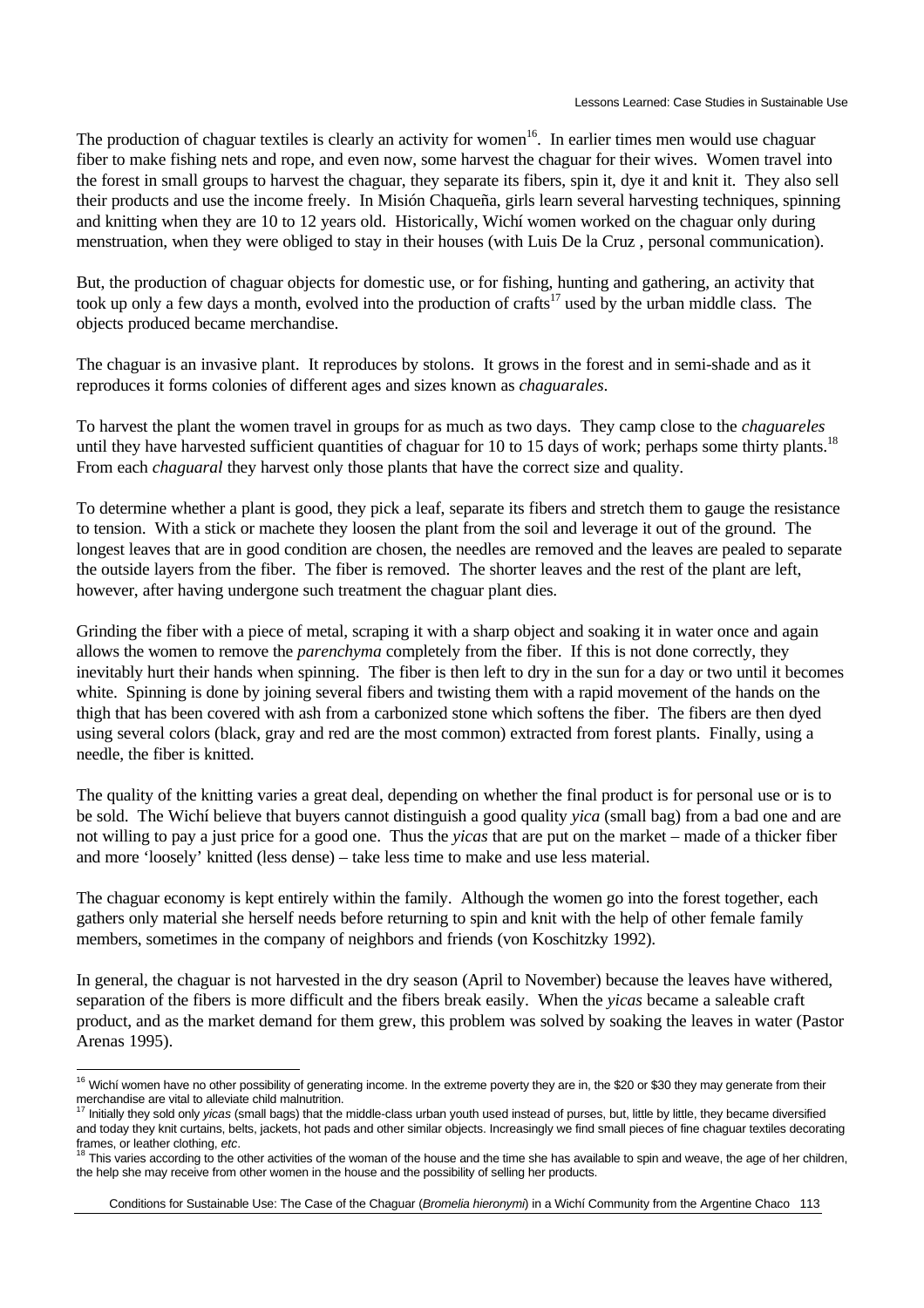Among the Wichí, within the territory under control of a band or group of extended families, there is no restriction as to the use of the chaguar, any woman of that band is free to go where she wants to gather the amount she needs. The restriction is mostly due to the fact that, both around Misión Chaqueña and in the neighboring missions of Carboncito and Salim, the chaguar grows on farms of cattle farmers, whom they must ask for permission to harvest the plant and with whom they don't always have friendly relationships. The cattle farmers tend not to oppose Wichí use of the chaguar, and though they do the use of algarrobo pods (the fruit of Prosopis sp., the most important food for the Wichí) and the hardwoods, the chaguar is of no use to them and is considered a pest; some even burn the *chaguarales* during the dry season.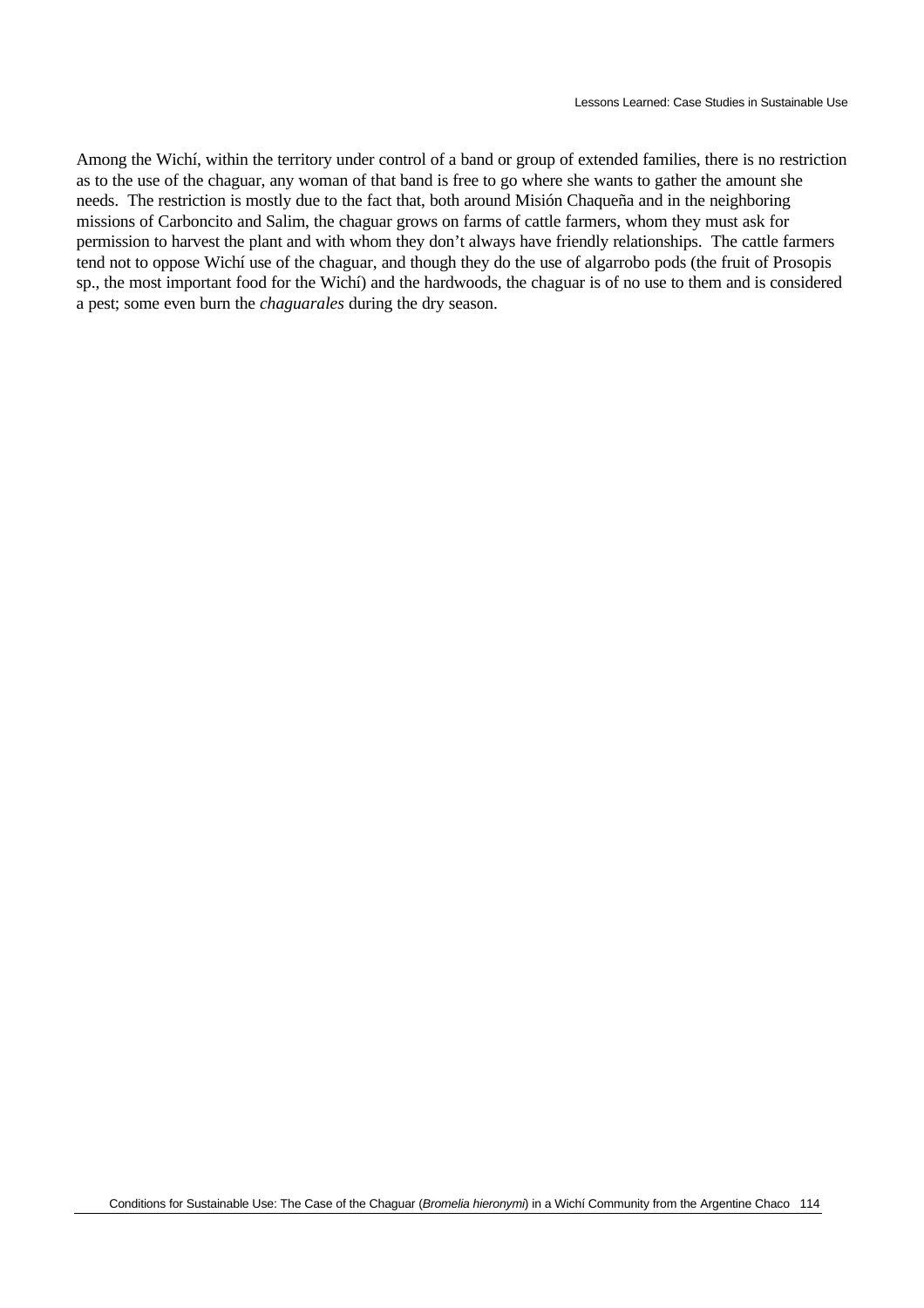

**Figure 1: Harvesting chaguar.**

**Figure 2: Knitting with chaguar.**

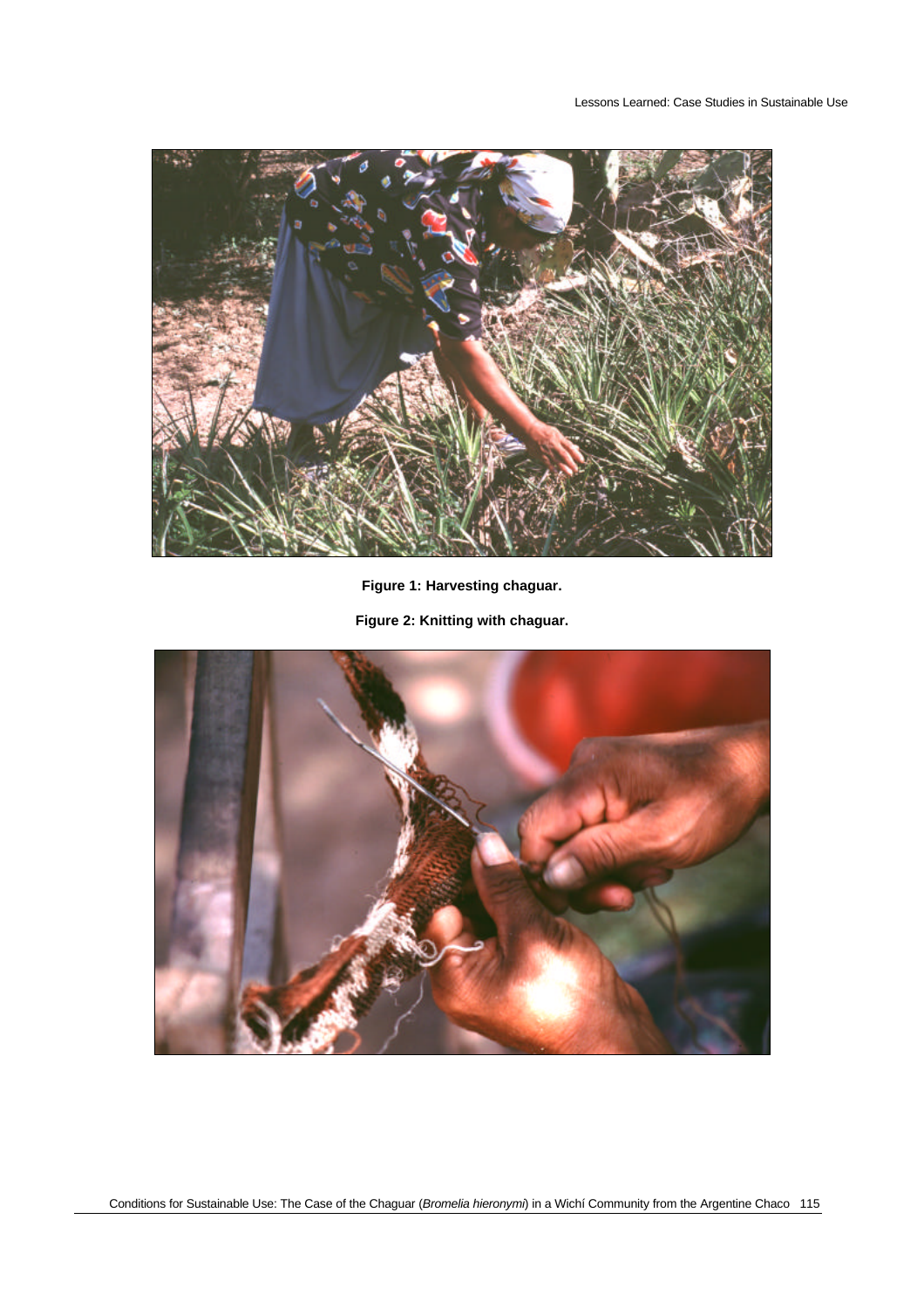

**Figure 3: Chaguar crafts.**

**Figure 4: A chaguar quilt.**

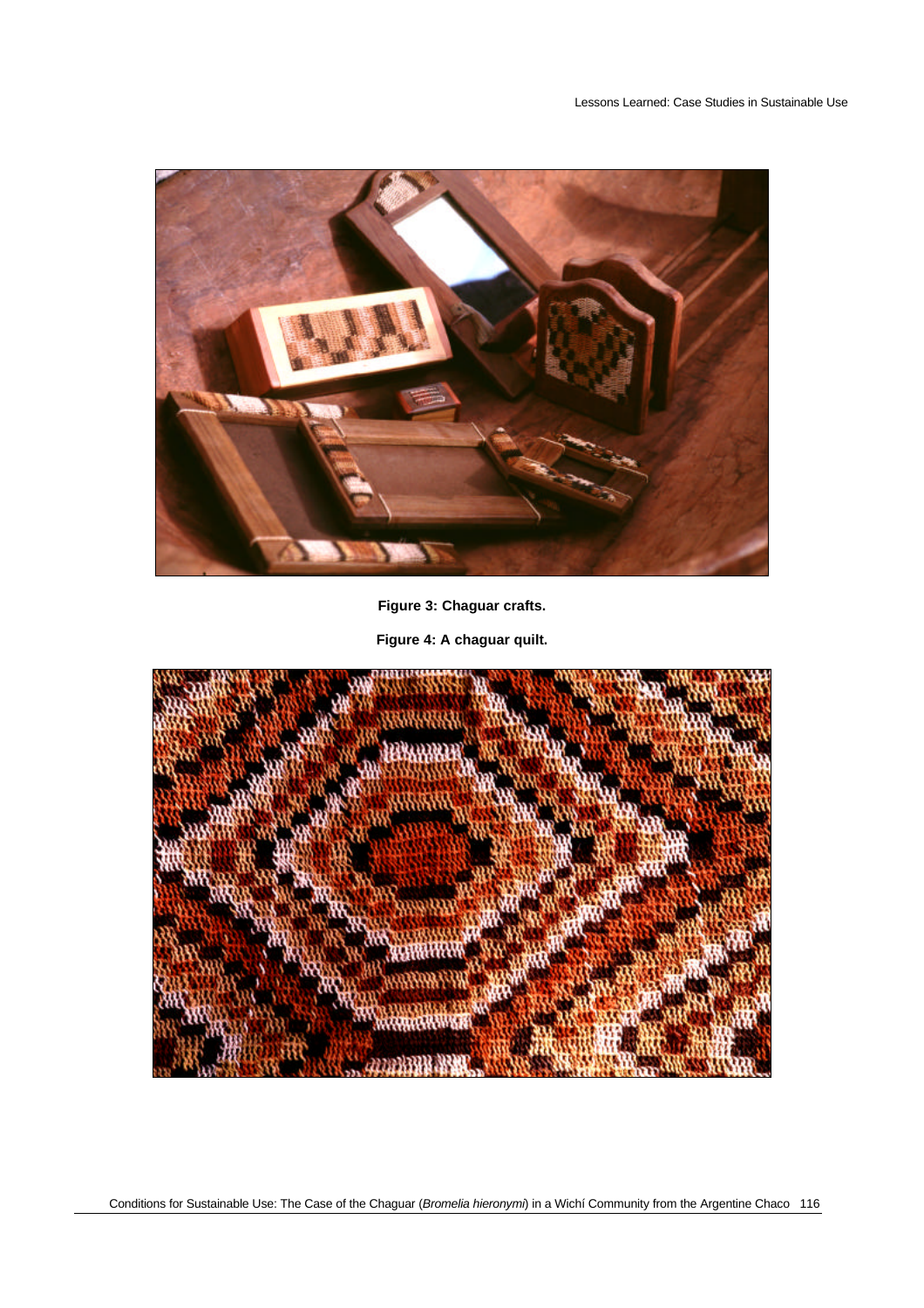There is no municipal, provincial or national legislation to regulate the use of the chaguar. This comes as no surprise, given that the plant has no alternative use, is not on the brink of extinction and does not affect the dynamics of the ecosystem. The Wichí do not manage the chaguar in any respect, nor have they developed any forestry practices regarding this plant. They do not sow it or plant it. They know a great deal about the different species, the uses of each and can distinguish which yields a good quality fiber.

Government technicians and members of non-governmental organizations (NGOs) argue that chaguar is becoming scarce and cite as 'evidence' the fact that women must walk many kilometers into the forest in search of the plant (see Appendix B). From the Wichí women's perspective, the problem lies in the trading of the finished products.

The Wichí sell their products to an established market that has two or three large buyers. These buyers train families to produce certain crafts, order an agreed amount and then buy the products. In the case of chaguar products, each woman must identify her own buyer in a highly uncertain market. Chaguar products are exchanged for used clothing or food. Cash sales are not common. Sometimes transactions occur in the buyers' house, but more often women sell to local shopkeepers, where they receive flour, sugar or *mate* (tea) in exchange for their products. Better prices for their goods can be found in Embarcación, some 45 kilometers away.

Although the wood crafts of Misión Chaqueña enjoy a recognized and well-deserved prestige, the chaguar crafts of the women there are inferior to those produced in Pilcomayo or Formosa and some areas of Paraguay.

### **5. Free Access to Resources and Sustainable Use in the Chaco Salteño**

Hardin's thesis (1968) on the Tragedy of the Commons – in which he sustains that open access to a natural resource leads to its degradation – has led environmental economists to insist on the need to establish property rights as the only way to guarantee the sustainable use of these resources.

If this were true, the obvious question is why did degradation not occur under the Wichí who practiced open access<sup>19</sup>? Degradation only began after the arrival of the cattle farmers towards the end of the nineteenth Century.

Earlier we tried to answer this question by taking into account the cosmic vision of the Wichí and their relationship with nature which is the basis of their economy. First, we highlighted their spirit of frugality and austerity (resutling in a *minimum sufficiency pattern*) and the accompanying taboos that discourage and even punish, waste and lavishness. Second, we highlighted their principle of neither accumulating nor hoarding, of tending only to immediate domestic needs. Two key elements must be added here: First, the timing of the colonization of the Chaco; a recent event when compared to colonization of other areas in Latin America. Second, the low population density of such an extensive territory, which meant that the resources the Wichí required were abundant until the beginning of the twentieth Century.

In the case of the Chaco salteño, the establishment of property rights began with the arrival of the cattle ranchers. This was followed by forest exploitation concessions and, more recently, by many intensive schemes (for cotton, feed-lots, *etc.*). Contrary to what economic theory sustains, accelerated degradation of this area was not caused by the forms of property and access, but rather by the relationship that each group or social actor established with nature. This interaction determines the possibility, rate and degree to which environmental degradation takes place.

 $\overline{a}$ 

<sup>&</sup>lt;sup>19</sup> We want to emphasize the fact that, in general, Hardin's theories have been refuted using examples that show that what appear to open access regimes are really collective or communal spaces where rules that regulate the use of the resources by the members of the community exist. But in this case we are referring to a space where all members belonging to a band that controls a territory can have free access to the resources, the only restriction being the taboo preventing misuse of harvested resources.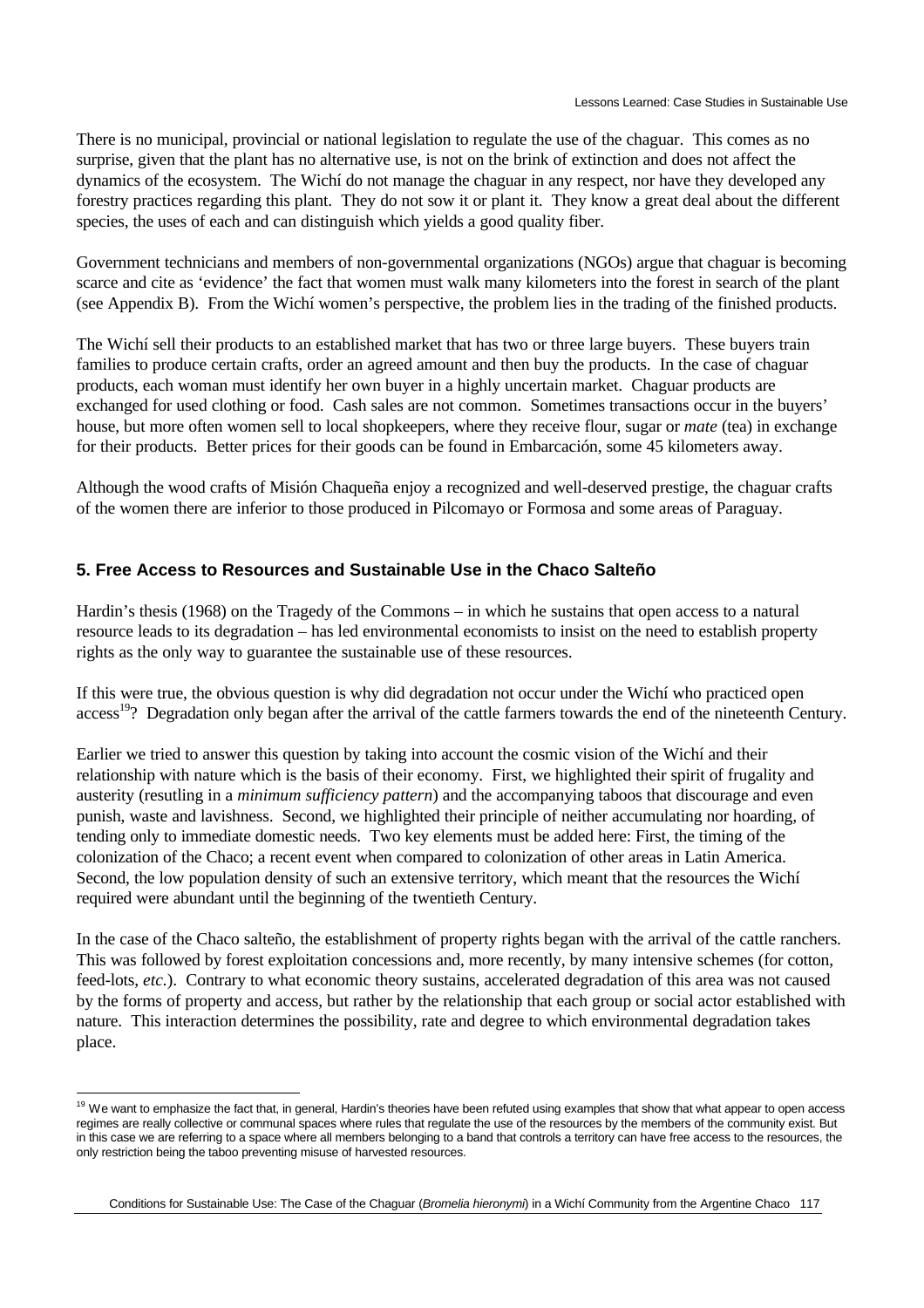With the occupation by the white man and the establishment of individual property rights, the equation that relates man to nature was not simply modified into a relationship of accumulation based on the maximum, rather than minimum, extraction of a resource: All possibility of social control of an individual disappeared. Each cattle rancher today enjoys the liberty of overgrazing his land or *puesto*, each saw mill can extract as much wood it can haul away, each company can cut down the vegetation and degrade the soil at the rate it wishes, and so on. What this refers to is, to paraphrase Hardin, a true *"tragedy of private property."* In fact, occupation by the white man has impacted violently on Wichí society. It has given rise to significant change, both in the conditions that allowed the Wichí to have a harmonious relationship with nature and in their cosmovision. De la Cruz (1997:57) emphasizes the highly adaptive capacity of the Wichí as a trait that distinguishes them from other indigenous peoples. However, it seems that our anthropocentric culture has had an indelible effect on the Wichí economy, projects and desires, demystifying its apparent opulence. It is unlikely they will recover:

- The white man's occupation of the territory and use regime essentially led to reduced and degraded land. Today they are for the most part precarious occupiers of private and fiscal land. The traditional relationship of abundant resources and low population pressure has been completely reversed.
- The violent manner by which the Wichí were stripped of their land and resettled resulted in their discovering the value of the concept of property and reasserting their property rights over their traditional lands, as well as over other scarce resources with market value (such as hardwood).
- Evangelization and secularization demystified taboos. There are no owners, only a God who does not seem to punish misuse or waste nature, judging from the level of the white man's prosperity.

Prolonged contact with an economy that promotes the accumulation and consumption of manufactured goods does away with the precept of non-accumulation, distribution and *sufficiency*. <sup>20</sup> Additionally, subsistence activities such as hunting, fishing and gathering become increasingly difficult in a degraded environment. It is now necessary to have a reliable source of *income* and to *produce* for a market.

Within this new context<sup>21</sup>, what is the relationship between free access and the sustainable use of resources?

In this current Wichí transition, it is uncertain what will become of unrestricted access they historically enjoyed. Although they still have unrestricted access to minor resources (fauna, forest food products) the basis for this access is linked to the insecurity of land ownership and to the decreasing economic importance of these resources to Wichí microeconomics. Access to and use of wood, on the other hand, is increasingly controlled, especially in the case of semi-valuable species, and in areas where it is scarce.

The Wichí have cast aside old ways *e.g.,* the value placed on not accumulating goods. New market forces exert pressures for certain products<sup>22</sup> (chaguar crafts, for example) derived from that environment. NGOs search enthusiastically for new forest products that the Wichí might be able to use so as to increase their income. In this new context, should free access to resources persist, sustainable use of certain resources – referred to as *promising resources* (Llosa 1996) – is certainly in danger.

 $\overline{a}$  $^{20}$  As is occurring in Misión Chaqueña, as a result of the differentiation among the Wichí imposed by a craft economy that rewards the better

craftsmen with larger orders for pieces and punishes the less skillful, who have access to a 'secondary' market.<br><sup>21</sup>As Diana Díaz (personal communication) points out, "of eq*ual or greater importance to the traditional kn of rules that regulate access and use of the resources."* Within this system of rules I include free access, as well as the redistribution, reciprocity, nomadic life and some religious practices. All these, acting as one system, have not allowed a free access system to derive into the well-known tragedy of the commons, but rather, on the contrary, have contributed to the sustainable use of the environment. Moreover, free access as a rule, is a necessity, not because of scarcity but because of the temporal and spatial variability in resource production that characterizes the Chaco. It is important to ask oneself what occurs when this system of rules ceases to be effective. A semi-nomadic life still exists in part, reciprocity very probably is still very strong, however, it seems that the redistribution rule is being lost (possibly as a result of immersion into a market economy). It has yet to be seen how a new set of stable rules can be arrived at in order to avoid resource degradation processes.

<sup>22</sup> *E.g.,* Honey collection and collection of young parrots (*Amazonia aestiva*) that can be trained to talk, where trading the production ends up deeply affecting the ecosystem: *"in the case of the harvest of honey and young birds that nest in tree holes, cutting down thousands of trees a year to this end, that later rot without deriving any use from them"* and *"destroying wildlife reproductive habitat"* (Saravia Toledo 1994b).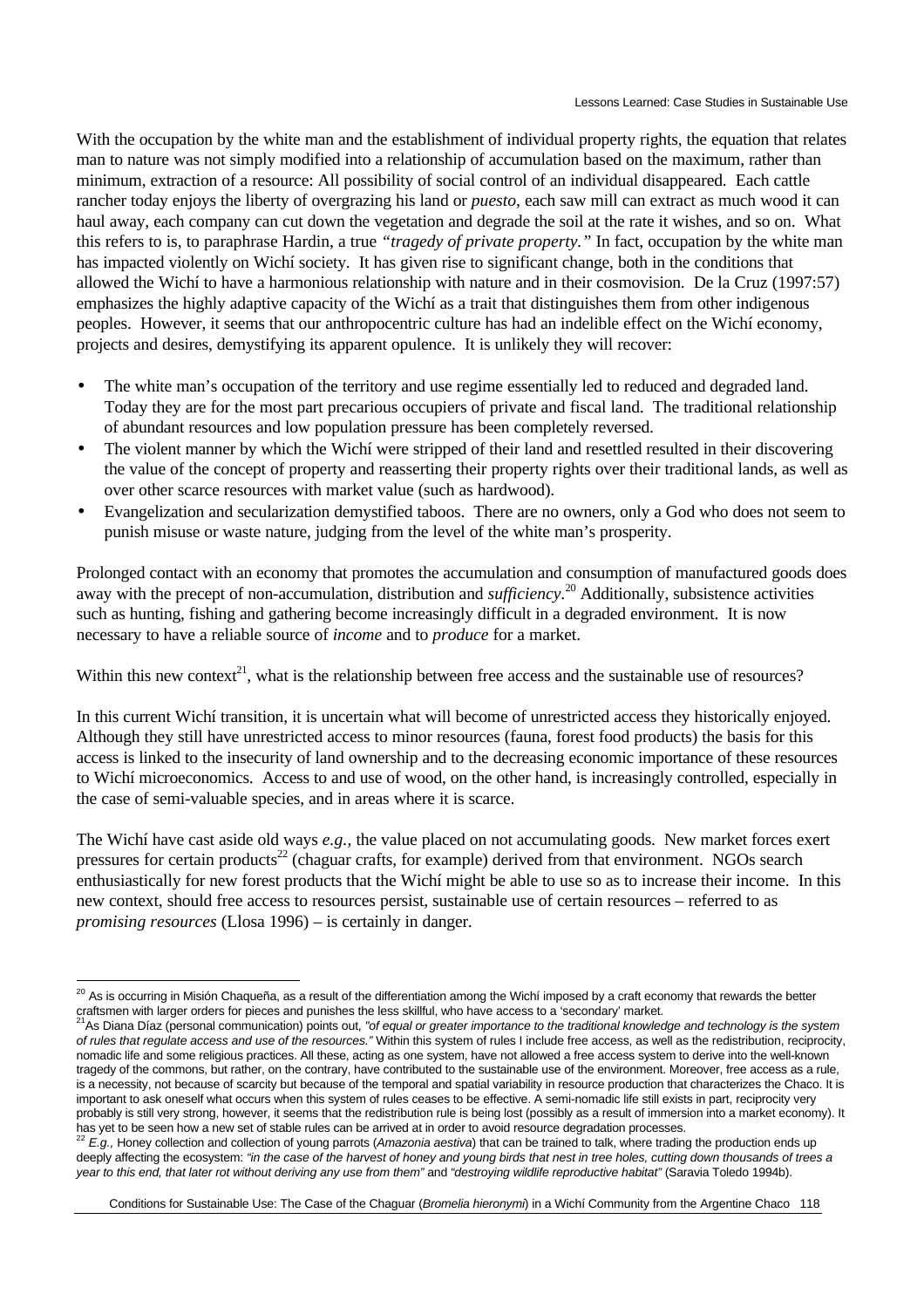In the case of the chaguar, two factors limit the possibility of sustainable use occurring. First, the persistence of rudimentary and laborious technology that is used to make chaguar crafts. Second, a national and international market in which the final product is not competitive.

Finally, it is important to emphasize that only an historic analysis would indicate the real prospects for sustainable use of a specific resource within a given socioeconomic context. The sustainable use or not of a resource is not a given situation, a state, but rather the result of a process.

### **6. Supply, Demand and Control of the Use of the Chaguar**

6.1. The Analytic Framework for Understanding the Factors that Influence Sustainability of the Use of the Chaguar

The objective of the framework, created by the SUSG Technical Advisory Committee (TAC) of the IUCN Species Survival Commission (Annex 1), is to *"improve the understanding of the factors that condition (favor or restrict) sustainability of the use of living natural resources."* Thus the challenge is not to make an inventory of those factors, but rather to generate a model that would allow us to understand these relationships. It must be remembered, the framework points out, that *"sustainability is not an isolated experience in the use of living natural resources by an individual or a community, but rather is the product of the relationship between the numerous factors that intervene in sustainability. It is not a 'state' but rather a process in a given direction."*

Two factors must be highlighted in this affirmation.

- Sustainability is the result of a process. There is therefore an inescapable historic dimension that must be analyzed in order to understand the present situation, which we have attempted in the previous chapters.
- The use of living natural resources, whether sustainable or not, is the result of an interdisciplinary approach that takes several factors into account.

The analytic framework attempts to improve on the traditional model of Supply-Demand-Control by proposing a different and alternative model. This alternative, however, is a longer and more complete listing of the factors, variables and indicators that must or can be taken into account to analyze the probability of sustainable use of a given resource. It does not provide an explanation or interpretation which, in relating these factors to each other, requires for more profound analysis.

We have therefore seen the need to use the classical model of Supply-Demand-Control to analyze the situation regarding the chaguar in Misión Chaqueña.

Three comments should be made about the concerns of the analytic framework regarding the classical Supply-Demand-Control model. The framework:

- Considers that the sustainable use analysis requires the inclusion of both internal (local) and external (macro) social, political and cultural factors. As in the case of the chaguar, this is perfectly possible in the Supply-Demand-Control model.
- Considers the concept of *equity* to be very important, and we agree. This aspect has also been considered, both in the historical analysis and in the current situation.
- Refers to *time<sup>23</sup>* as an important factor in the analysis of sustainability, but does not incorporate it into the model. It instead limits itself to revealing a large number of variables at a given moment.

 $\overline{a}$ <sup>23</sup> The analytic framework states that: *"To evaluate the sustainability of an experience it is essential to use appropriate horizons and spatial scales and it is necessary to define, in principle, the level at which the system will be evaluated (for example, local, regional or global) and for what period of time (past and future) it will be analyzed."*

Conditions for Sustainable Use: The Case of the Chaguar (*Bromelia hieronymi*) in a Wichí Community from the Argentine Chaco 119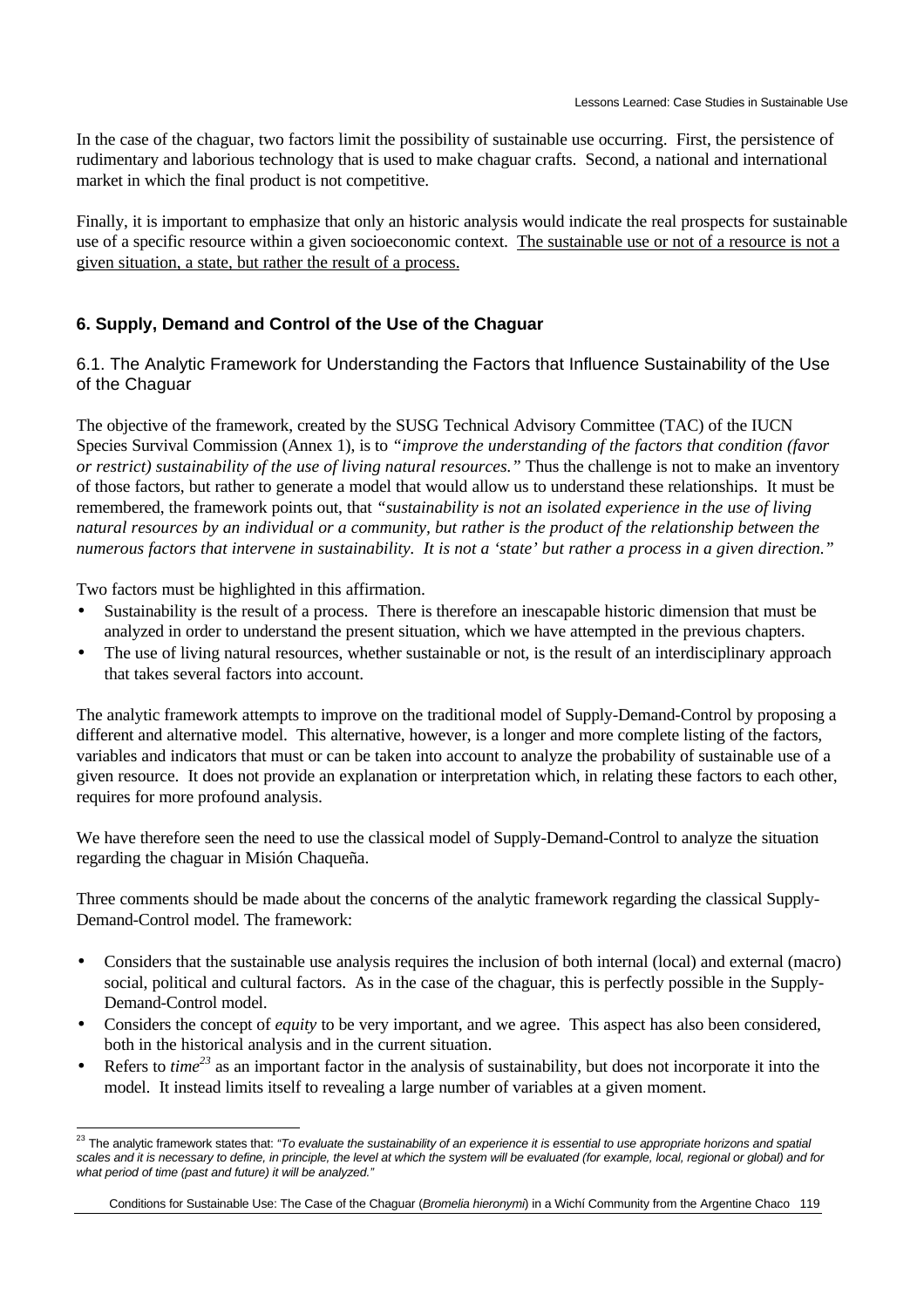We will proceed to analyze the factors that influence or regulate the supply of chaguar, then those that restrict or affect the demand for it before addressing matters related to control of and access to the resource. Finally, we will analyze the relationship between the three factors and how they condition the sustainable use of the chaguar (Figure 5).

Two overriding characteristics should be highlighted:

- The incidence of the occupation of the Chaco salteño on the supply, control and even the demand of the chaguar – in other words, the importance of the historic dimension (environmental history).
- The great variability or instability that characterizes many of these factors, the behavior of which, in the short- and medium-term, is uncertain, making it difficult to predict whether future use of the chaguar can be sustainable.
- 6.2. Factors Regulating the Supply of Chaguar

 $\overline{a}$ 

The opinions of the technicians and the Wichí in regards to availability of chaguar differ considerably. From the perspective of the technicians, the distance the women travel in order to harvest the chaguar is an indicator of scarcity. For the Wichí, that they have never had a problem acquiring the raw material is an indicator of abundance. It is worth noting, however, that given how unimportant this plant is both in ecological and in socioeconomic terms, it is unlikely that studies to determine its overall abundance will ever be undertaken.

Beyond this subjective discussion, one thing is certain. The accelerated degradation of the Chaco is impacting heavily on the tree and shrub vegetation that provides necessary cover for the chaguar. A reduction in the amount of shade results in a reduction in the amount of chaguar. Fortunately its numbers have not yet reached a point where supply for Wichí women is at risk. Accelerated degradation is, without doubt, the main cause of its progressive disappearance. By way of comparison, the effect of increased demand for chaguar by Wichí craftspeople is small.

Ecosystem degradation is the result of the process of occupation of the Chaco salteño and the resultant spread of cattle ranching and logging. Once the forest reproductive cycle of the Chaco was interrupted, and the best trees had been felled, a process of desertification began. Additional factors include inadequate land policies of the Province of Salta. Unable to resolve the numerous conflicts between the small cattle ranches and the Wichí communities over land, the policies prolong the uncertainty and precariousness of the occupation of common land. The result: None of the involved parties are particularly interested in preserving the natural resources of the Chaco. This policy of 'inertia' was encouraged by an anti-Indian attitude that persists among politicians in Salta<sup>24</sup>. Furthermore, the process of degradation in recent years has accelerated as a result of the phenomenon of property concentration in the Chaco salteño, massive deforestation and short-sighted, short-term production. This is possible given the very low prices of land and the absence of a voluntary policy to control environmental damage. Within this context the chaguar will, without doubt, quickly disappear.

 $^{24}$  Civilian and military governments of different political parties have, in recent years, systematically failed to resolve the land problem and 'caved in' to the cattle farmer/white lobby in spite of the limited electoral importance of this group and the limited economic importance of the land in the Chaco that, except for some capital-intensive enterprises, belongs to absent landowners who do not use their land efficiently.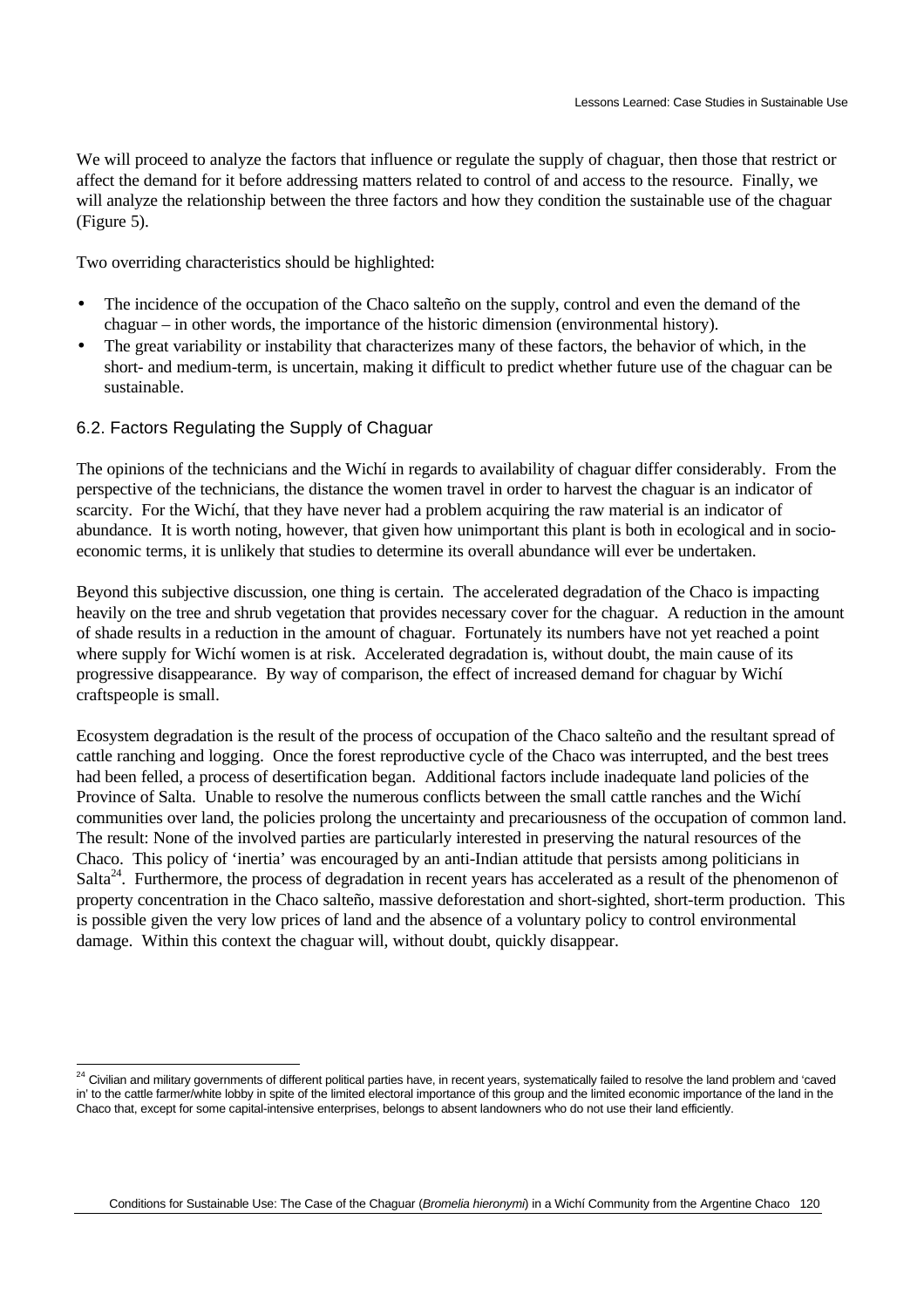

#### **Figure 5: Factors that condition the sustainable use of chaguar.**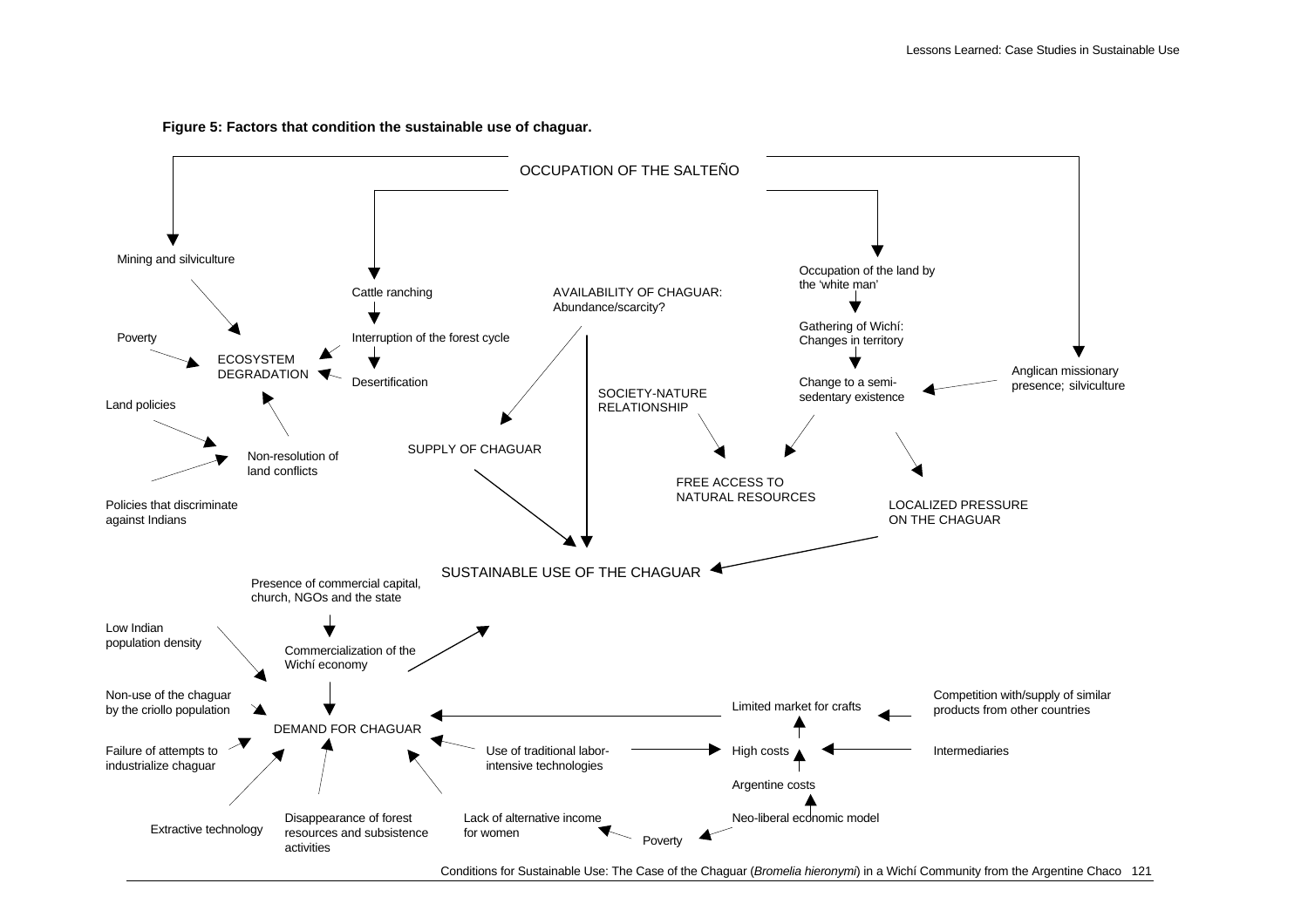### 6.3. Factors Limiting the Demand for Chaguar

First, chaguar, fortunately perhaps, has been and is used only by the Chaco Indian populations. Other inhabitants of the Chaco, the cattle farmers, view the chaguar as an invasive plant that is harmful to cattle. Attempts to process the plant on an industrial basis in the 1940s quickly failed (Pastor Arenas 1997). The Indian population of the Chaco is small compared to the size of the territory that it occupies.

Second, traditional, labor-intensive harvesting<sup>25</sup> and production techniques that require a substantial amount of effort, result in, in economic terms, low productivity levels.

Third, the end product has only a limited market, at both national and international levels. The macroeconomic policies of the government, as of 1990, have meant that Argentina has one of the world's highest costs of living. A woman can produce no more than 3 to 4 *yicas* a month. Wichí women are not willing to accept less than US\$5 or 7 for each *yica* and consequently perhaps only make US\$15-30 per month. This cost, and the chain of intermediaries between the product and the consumer (who might reside either in Buenos Aires or London), gives the *yica* a market price of US\$10-25. It is difficult for the Wichí to compete with similar products from other countries in Asia and even in Latin America. This is especially so given that only a limited number of consumers have the necessary 'ethnic sensibility' or can recognize the quality of a product both for its aesthetics and craftsmanship.

Other factors impose a greater demand on the chaguar. First, harvesting the plant leads to its death. Second, within the framework of the occupation of the Chaco salteño, different players (the Anglican Church, NGOs and commercial capital ventures) transformed the Wichí economy, increasing the likelihood of crafts, originally produced to meet domestic needs, being sold to others and subsequently increasing extraction rates as the market increased. Third, many women have no alternative income-generating alternative. Temporary employment opportunities are scarce and subsistence activities have decreased.

#### 6.4. Accessing and Controlling the Chaguar

Free and unrestricted access to natural resources within a territory controlled by a band never led to any environmental degradation. The arrival of the cattle farmer, however, and the subsequent privatization of most of the land in the area resulted in the Wichí being congregated into small areas. This changed the traditional use behavior before, groups of Wichí moved seasonally within large expanses of land. Reducing this area led to an overlapping of band boundaries. In those areas where the Anglican Church gathered the Wichí and where they began practicing a semi-sedentary existence, new (albeit reduced) territories began to be defined. A type of communal property regime developed, where access to the resources continued to be free for members of some communities but not for others. Within the communities that had access, access remained free for the majority of the resources (forest fruit, seeds and animals). However, in some missions, such as Misión Chaqueña, access is regulated as resources have become scare.

As a consequence of this situation greater pressure is placed on those forest resources closest to the settlement, this is known as *localized pressure*.

#### 6.5. Sustainable Use of the Chaguar?

With so many factors to consider, it is difficult to conclude whether the current use of the chaguar is sustainable. Everything appears to indicate that though it is not yet at risk of extinction, there are mega-processes affecting the ecosystem that might lead to a drastic reduction in chaguar availability. The introduction of some techniques to

 $\overline{a}$ <sup>25</sup> Von Koschitzky (1992) points out that making a textile, *"in ideal conditions, which require time and no interruptions" the following time is* required: Gathering plants, 1 day; extracting fiber 1-2 days; drying fiber, 1 day; spinning, 2-3 days, dying, 4-6 days; knitting, 4 or more days, making handles, 1 day.

Conditions for Sustainable Use: The Case of the Chaguar (*Bromelia hieronymi*) in a Wichí Community from the Argentine Chaco 122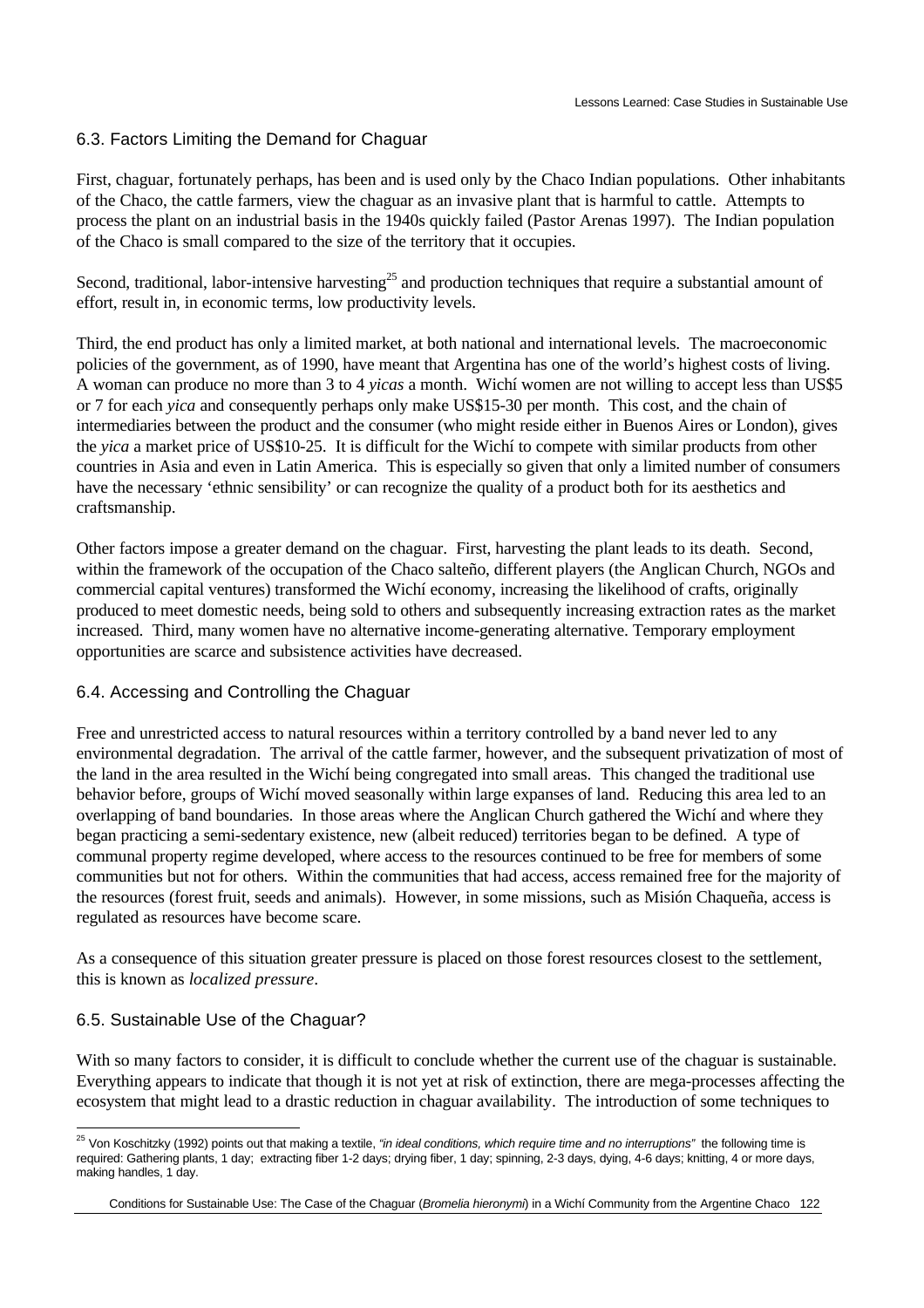facilitate the processing of the fiber would have a dual effect. On the one hand it would noticeably increase productivity of the Wichí crafts. On the other, it would favor a decrease in the cost of those textiles, as they become more competitive in the market and demand increases.

But other factors might, in the short-term, favor a greater availability or supply of the chaguar: A land policy that resolves the conflicts between Indians and cattle farmers, promotes changes in harvesting techniques so that removal of fiber does not lead to the death of the plant and implementation of social policies to provide woman with more income-generating alternative activities.

# **7. Conclusions**

# 7.1. Local and Macro Factors Determining Sustainable Use

All models that analyze sustainability (the TAC model being no exception) distinguish between internal (local) and external (macro) factors. The reason for this distinction is to develop an interpretive model that, by relating the diverse factors to each other, allows us to identify a scenario for the sustainability of a resource and to determine at what level to act, both in macro and local terms, and whether it is worthwhile to do so.

All factors, of course, do not have the same weight. In the case of the chaguar, and all the Wichí communities, the case study shows that local factors do not negatively condition the possibility of sustainable use. On the contrary, perhaps, if we assess these factors we might conclude that they have a favorable influence on sustainable use. It is the macro factors that have a decisive effect on the supply and threaten sustainability in the very short-term. Today, sustainable use of the chaguar is not threatened by its excessive use by the Wichí, but rather as a result of continuing alterations in the ecosystem and poor and unjust land policies.

This situation has a series of implications in terms of the impact that a development project or isolated activities, such as attempts to domesticate the plant, might have in the area.

# 7.2. The Wichí, a Society in Transition

As a result of the occupation of their territories and their increasing relationship with white society, Wichí communities are undergoing full transition from a hunter-gathering economy to an increasingly monetary one, be it by producing crafts for markets, being hired as temporary farmhands in bean, fruit or vegetable farms, producing posts or charcoal or more recently, by being involved in government-promoted minimum employment plans. In reality, all Wichí families combine both subsistence and wage-earning activities, but in different proportions, depending on the level of isolation and accessibility of the community. Misión Chaqueña is probably an extreme case of a mission that has been inserted into the market and whose communities have progressively lost their subsistence traditions and activities.

With this transition, there is also an apparent ethnic affirmation movement to reclaim former land and territory. Many Wichí, unlike other chaqueño groups, have remained in their communities, indicating that mechanisms for resisting integration into the national society and reaffirming their identity exist.

All this leads to great uncertainty regarding the future of the Wichí: To what extent can their values – their relationship with nature and their economy of non-accumulation resist attacks by a dominating market economy? The extent to which such attacks can be resisted will have significant consequences on the sustainable use of the chaguar.

# 7.3. The Non-Timber Forest Product (NTFP) as Promising Resources…for Whom?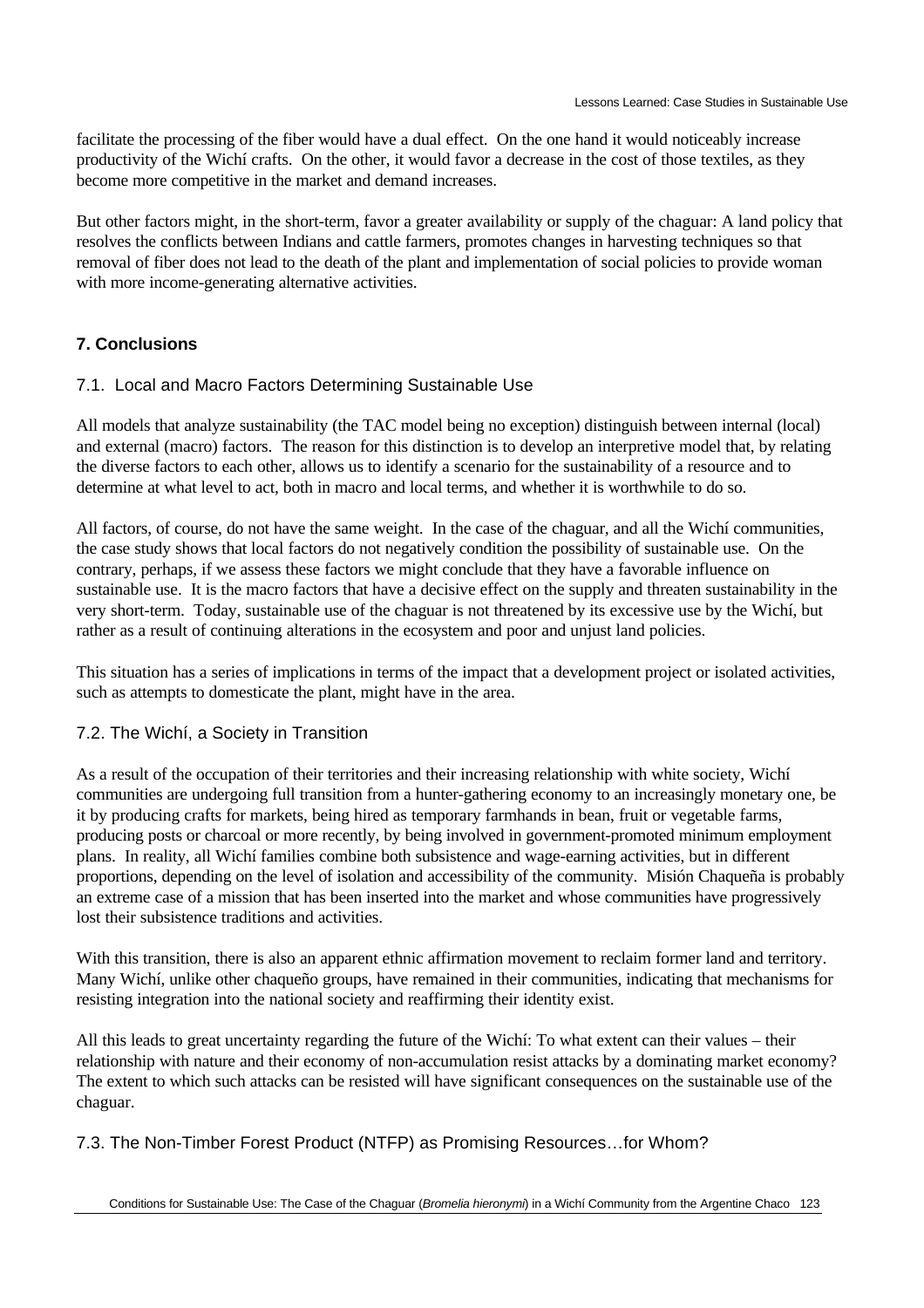In recent years, in conjunction with a renewed appreciation for the knowledge the Indians have of their environment, non-timber forest products (NTFP) have become more widely available. Not only do they reinforce the cultural identity and improve the levels of income of Indian populations, but they also constitute an interesting reason for engaging in conservation and forest management activities and generating an interest in biodiversity, especially in regard to a non-consumptive use of the forest.

It is not always the Indian population, however, that benefits from NTFP commercialization. Jaime Llosa (1996) makes a distinction between *"promising resources in general"* and *"promising resources for the Indians."* Llosa hypothesizes that there is a limitless amount of biodiversity products for which there is a potential market, but that the conditions under which these products have access to market niches requires a technological development, a marketing know-how and investment effort that the Indian communities lack. Small and mediumsized enterprises or tradesmen acquire these resources. The native population remains subordinate and thus NTFPs are not *"promising resources for the Indians."* True benefits are most often appropriated by middle sectors, reinforcing the already existing inequity.

Environmental implications may be added to this, given that, if a certain NTFP is 'successful' in the market, the intermediaries try to maximize their profits by increasing extraction rates which has consequences on the sustainable use of the resource.

# 7.4. Free Access, Property Rights and Environmental Degradation

Stemming from Hardin's *Tragedy of the Commons* and once the distinction between communal property resources and free access resources was made, environmental economists insisted that these inexorably degrade because, given the selfish nature of the individual, the interests of each member are opposed to the interests of the community as a whole, and the only solution is the establishment of property rights, that lead to the right of exclusion of third parties from their access to those resources.

The case of the chaguar indicates that this is not necessarily true. The Wichí – for whom access to the resources is free within an extended group of families – managed to conserve the ecosystem without degrading it for centuries. This can be explained by the reciprocal relationship they established with nature, assuming an economy of non-accumulation based on principles of equity. Contrary to this, the introduction of property rights and land acquisition, and the view that nature was an inert object to be used by man, led to the degradation of the Chaco, and the tragedy of private property.

Today, however, once the Wichí have been resettled on small pieces of land, their impoverished forests no longer support them. The harmonious relationship the Wichí enjoyed with nature has been lost and it seems that free access has accelerated environmental degradation. The need to control scarce natural resources and to establish property rights for selected resources is slowly being recognized by some Wichí. The belated establishment of property rights over the resources does not resolve the current situation because degradation levels in the Chaco are such that only a large amount of capital investment or natural recovery (which would require 20 to 30 years of no cattle ranching or forestry activities or agronomic interventions) can reverse the situation. Conditions to reverse an inadequate land policy are required. This does not require the establishment of new property rights, but rather returning land to the Wichí so that they may participate in the market economy whilst retaining their identity.

# 7.5. Tension Between the Inside View and the Outside View: Who is Right?

While NGOs and technicians are worried about the growing scarcity of chaguar, and seek ways to propagate it and plant it closer to the Wichí communities, the Wichí women worry about selling their products for a good price. As a semi-nomadic people, distances do not represent the same effort to them as they might to us, and in addition, they can derive a social value from the walk in search of chaguar.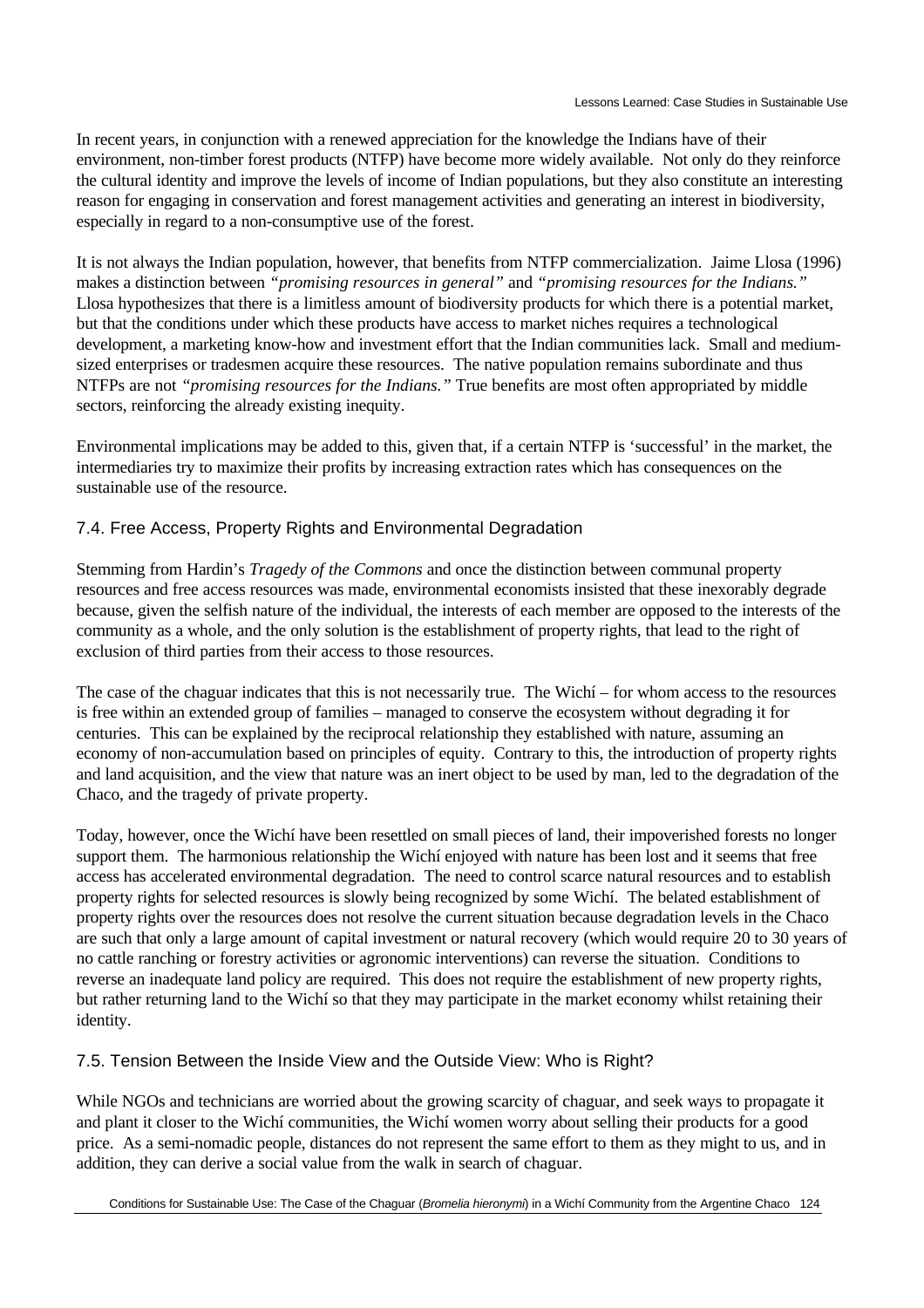The case study reveals that other approaches to resolve the situation may exist. Economists might ask themselves about the future of a resource to which there is free access in a framework of increasing demand. Others might address underlying problems such as ecosystem degradation, poverty and the cultural impact on the Wichí of their integrating themselves in society.

#### 7.6. Environmental History and Sustainability Analysis

The case study shows the extent to which the process of territorial occupation of the semi-arid Chaco has been a determining factor in the possibilities of sustainable use of the chaguar. The environmental history of this area allows us to understand the factors that determine the supply of chaguar, the reasons why there is a localized pressure on the chaguar and also the extent to which the Wichí economy is becoming commercialized defining other levels of demand on the resource. Historic processes allow us to visualize different scenarios for the future, scenarios that imply different possibilities or levels of sustainability of the chaguar.

#### 7.7. The Technology Variable Defines Sustainability Scenarios

Available technology may be of fundamental importance *vis-à-vis* the sustainable use of a resource. In the case of the chaguar, the technology variable is the determining factor:

- Attempts at industrializing the chaguar in the 1940s failed due to an unprofitable industrialization process. Had they succeeded, the *chaguarales* might have been destroyed, as was the case with others species that were harvested at the beginning of last Century.
- Wichí women's continued practice of labor-intensive harvesting and production methods, and the accompanying low productivity, has restricted increased demand and greater extraction of the chaguar. Should an important innovation occur in the processing of the fiber and in the production of the textile, which does not seem all that unlikely, the sustainable use of the chaguar at a local level will become improbable. Present-day chaguar harvesting techniques mean killing the plant. However, trials are already underway that indicate the possibility of only harvesting the larger leaves. Were the Wichí women to adopt such techniques, continued use of the existing plants might be sustainable.

Technology is, at least in this case, one of the most sensitive and uncertain aspects, and further analysis must be given to this variable when defining different scenarios of sustainability.

#### 7.8. Conservation and Equity

The case of the chaguar demonstrates that, at least in the short-term, equity does not necessarily go hand in hand with conservation of a resource. In effect, the technological possibility of improving productivity of the harvest, spinning and knitting of the chaguar, decreasing the costs, together with the possibility of an improved market, could mean a much greater production of chaguar objects, which in turn, would mean a higher income for the craftswomen but, at the same time, a far greater extractive use of the resource.

In recent years, conservationists have adopted positions showing that conservation coincides with the interest of the people, or demonstrating that this position does not conflict with economic and social development. This common interest is included in the very definition of sustainable development. However, this is not necessarily so, at a specific time and place, where both objectives – conservation and equity – might be opposed. The obvious question is: When does the conservation of a resource or an ecosystem become sufficiently important to postpone better living conditions for a population? Or v*ice versa*: Can we think of sacrificing the *chaguarales* in favor of improved living conditions for the Wichí?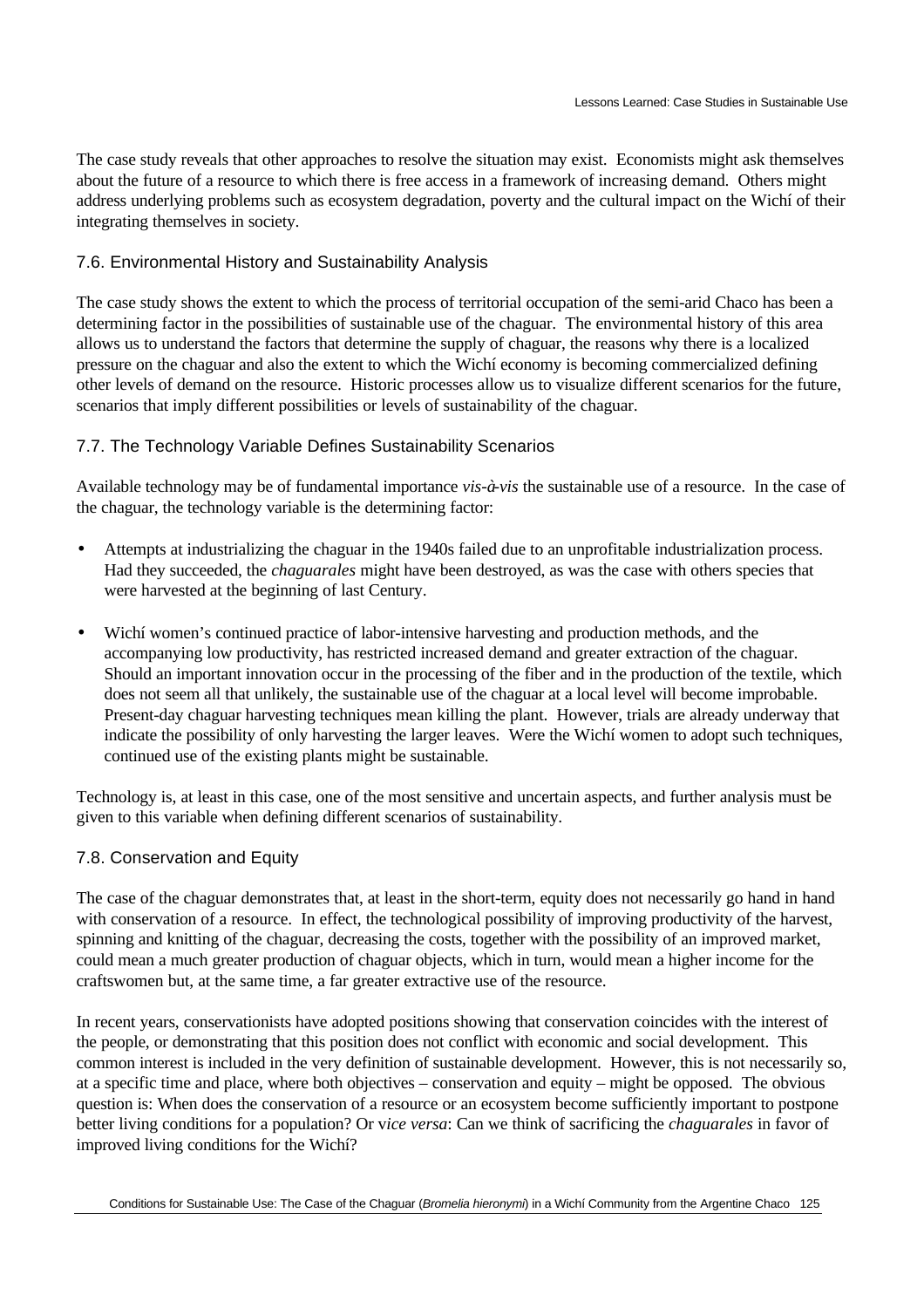### **8. Bibliography**

Arenas, Pastor. 1992. *Cordelería (Manufactura de Bromeliáceas).* En El Chaco, Su Gente y las Plantas, Univ. de Cordoba (España).

Arenas, Pastor. 1995. *Los chaguares o caraguatas textiles de los indigenas del Gran Chaco*. En Desarrollo Agroforestal y Comunidad Campesina, No. 20, Salta.

Arenas, Pastor. 1997. Las bromeliáceas textiles utilizadas por los indígenas del Gran Chaco. *En Parodiana,* Volumen 10 (1-2), Buenos Aires.

Arenas, Pastor y Silvia Arroyo. 1988. Las especies comestibles del género Bromelia (Bromeliaceae) del Gran Chaco. *En Candollea* 43, Ginebra.

Censo Aborigen Provincial. 1984. *Realizado en los Departamentos Rivadavia, San Martín, Orán, Anta y Metán*. Ministerio de Bienestar Social, Secretaría de Estado de Seguridad Social, Dirección General de Promoción, Departamento de Promoción Aborígen. Salta. 176 S.

Couceiro, Monica. 1995. *Influencia de los alimentos del monte en el estado nutricional de la poblacion*. En Desarrollo Agroforestal y Comunidad Campesina, No. 20, Salta.

De la Cruz, Luis. 1997. *Y No Cumplieron, reflexiones acerca de la apasionada relacion entre los organismos de promocion del desarrollo y los grupos Wichí.* Proyecto GTZ Desarrollo Agroforestal en Comunidades Rurales del Noroeste Argentino, Salta.

Diaz, Diana. 1995a. *Uso Multiple del Bosque y Tenencia de la Tierra en el Chaco semiarido*. En Desarrollo Agroforestal y Comunidad Campesina, No. 19, Salta

Diaz, Diana. 1995b. *El uso del monte chaqueño por aborigenes Wichí*. En Desarrollo Agroforestal y Comunidad Campesina, No. 20, Salta.

Gordillo, Gaston.. 1995. *Despues de los ingenios: la mecanizacion de la zafra saltojujeña y sus efectos sobre los indigenas del chaco centro-occidental*. En Desarrollo Economico, vol. 35 No. 137, Buenos Aires

Hardin, Garrett. 1968. *La Tragedia de los Espacios Colectivos (The tragedy of the commons).* En Daly, H 1989. Economía, Ecología y Etica, FCE, México.

Inigo Carrera, Nicolas. 1996. *El desarrollo de la produccion capitalista a gran escala: los metodos de coaccion que posibilitaron el cambio de las relaciones de produccion*. En MANZANAL, Mabel (compiladora) El desarrollo rural en el noroeste argentino, antologia. Proyecto GTZ Desarrollo Agroforestal en Comunidades Rurales del Noroeste Argentino, Salta

Karlin, Ulf et al. 1994. *La naturaleza y el hombre en el chaco seco, Coleccion Nuestros Ecosistemas*. Proyecto GTZ Desarrollo Agroforestal y Comunidad Campesina, Salta

Llosa, Jaime. 1996. *Recursos Promisorios para los Pueblos Indigenas de la Amazonia Peruana.* FIDA-CAF, Lima, miméo

Maranta, A. 1987. Los recursos vegetales alimenticios de la etnia mataco del chaco centro occidental*. En Parodiana* No 5 (1), Buenos Aires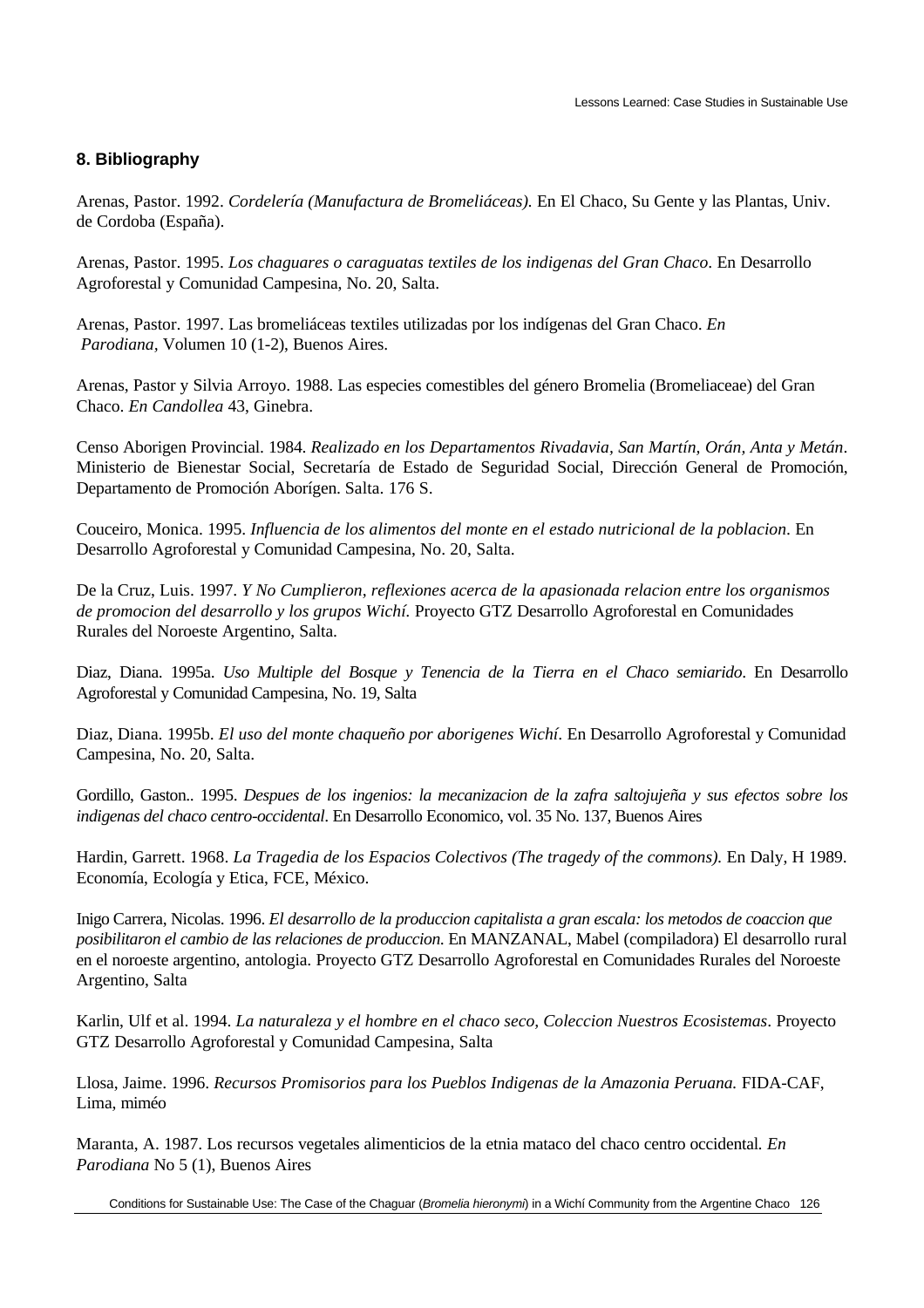Marquez, Vito. 1999. *Procesos Sociales en el Chaco: el caso de Misión Chaqueña en la Provincia de Salta, miméo*

Morello; C. y Aadamoli, J. 1968. *Las Grandes Unidades de Vegetación y Ambiente del Chaco Argentino*. Primera Parte: Objetivos y Metodologia. INTA, Buenos Aires

Rheger, Walter. 1985. *Dimensión Económica de la Misión a los Indígenas, Centro de Estudios Cristianos, Resistencia, mimeo*

Rodriguez, Hector y Buliubasich, Catalina. 1997*. Degradacion ambiental y conflicto etnico en el sector nororiental del chaco salteño.* En Andes, No. 6 Universidad Nacional de Salta, CEPIHA, Salta.

Rutledge, Ian. 1987. *Cambio Agrario e Integracion*. El desarrollo del capitalismo en Jujuy, 1550-1960, ECIRA/CICSO, Buenos Aires/Tilcara

Sachtler, M. 1977. *Inventario y Desarrollo Forestal del Noroeste Argentino*. En: Plan NOA II, Reconocimiento Forestal en la Región Noroeste.Inf. Técn. Nro. 1, FAO, Roma.

Saravia Toledo, Carlos. 1994a. *Limitantes de la produccion forestal de la region NOA, mimeo.* Fundacion para el Desarrollo del Chaco, Salta

Savaria Toledo, C. J. 1994b*. El Departamento Rivadavia: un estudio de caso (Historia de un desastre ambiental).* Fundación para el Desarrollo de Chaco. Mimeo, Salta

Trinchero Hector Hugo. 1995*. Transformaciones de la economia domestica indigenas en el Chaco centro-occidental.* En Desarrollo Agroforestal y Comunidad Campesina, No. 18, Salta

Trinchero, Hector. 1997*. Relaciones inteetnicas y usufructo del ambiente: una historia social y ambiental del chaco central.* En REBORATTI, Carlos et. al. De Hombres y Tierras, una historia ambiental del Noroeste Argentino, Proyecto GTZ Desarrollo Agroforestal en Comunidades Rurales del Noroeste Argentino, Salta

Von Bremen, Volker. *La significación del derecho a la tenencia de la tierra para los pueblos tradicionalmente no-sedentarios del chaco paraguayo.*

Von Koschitzky, Mónica. 1992. *Las telas de malla de los Wichí/mataco*. Su elaboración, su función y una posible interpretación de los motivos, Colección Mankacén, Centro Argentino de Etnología Americana, Buenos Aires

Wright, Pablo. 1983. *Presencia protestante entre aborigenes del Chaco argentino*. En Scripta Ethnologica, Vol. VII, Buenos Aires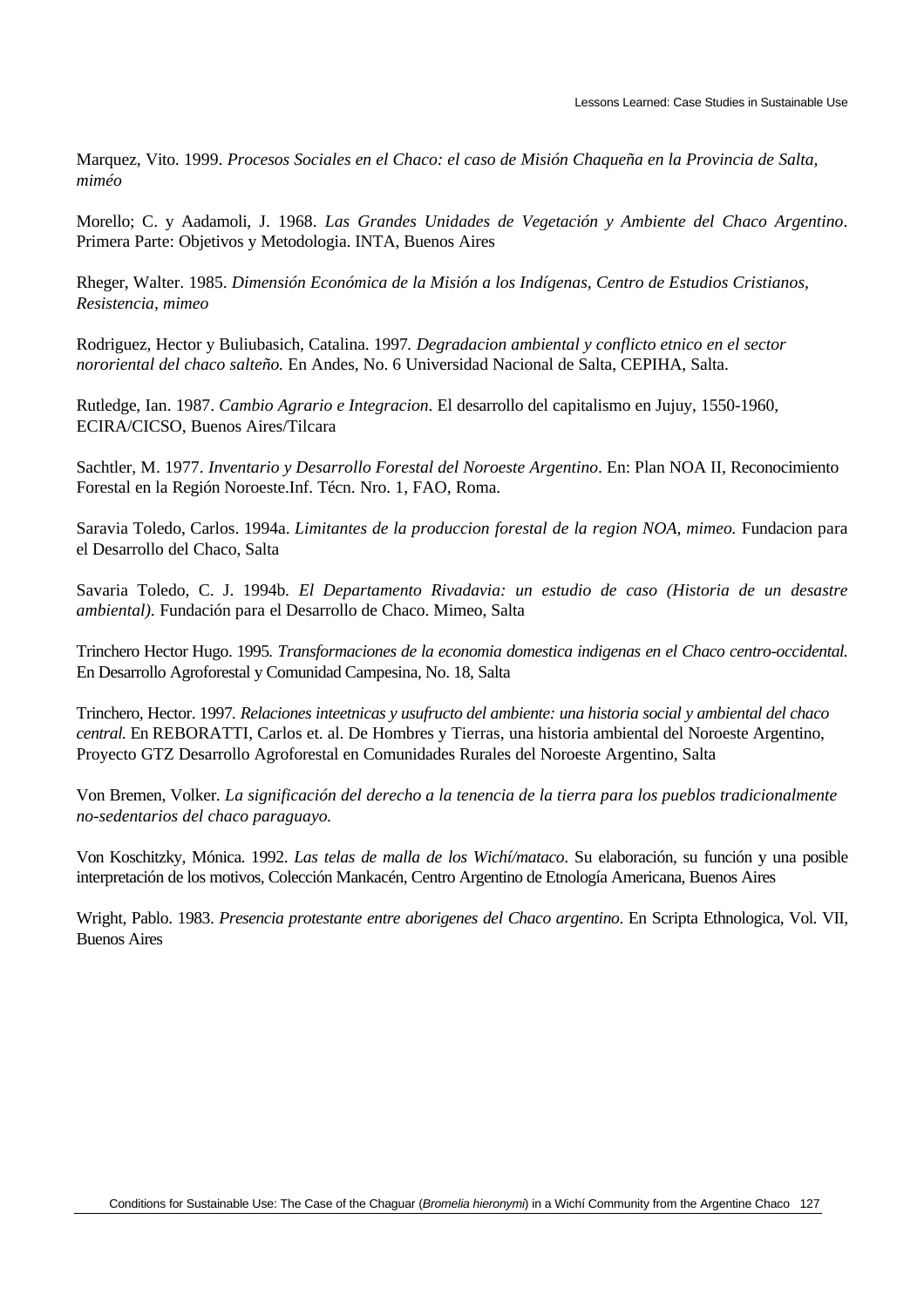### **Appendix A: Stories and Testimonies Regarding the Owner of the Chaguar**

There is no concept of ownership of either land or natural resources among the Wichí and access to both is free. The existence of 'owners' of different spaces (rivers and forests) and for different resources (each animal has its owner) seems to indicate the contrary. But, in reality, in an economy of distribution, having or possessing something implies sharing it, so that even a spiritual owner must share with others, just as the Wichí must share what they have with the rest of the family. Taboos limit extracting more than needed and, above all, misusing or wasting the resource. The reference to God is also interesting and may cast doubt on the existence of those spiritual 'owners,' but reinforces the idea that people are not owners of things, and that nobody has a right to be stingy. Access must continue to be free.

The following stories and testimonies were gathered in four Wichí communities in the area of Bermejo, Misión Chaqueña, Carboncito, La Golondrina and La Paloma<sup>26</sup>. They were recorded in Spanish. The complete story is included given their anthropological value. We start with Griselda, from Carboncito, because her story is the most complete and interesting.

#### Griselda

 $\overline{a}$ 

*"Three years ago, a guy was with me, and a lady, they were telling me that this chaguar has an owner; a woman or a man. And this chaguar, the woman says, lives in the forest… The mother of the forest, they say she is called. And they guard when one goes often, often taking this they say she gets angry. And then she is angry with the person. And they say that sometimes she has an anger attack, with somebody. They say that the man guards them, because they belong to them, the plants are theirs, they say. And sometimes I think of what they say and that they belong to them, but they are not theirs, they are God's. Because they do not make the plants, God makes them. Every plant there is, God has made it."*

*"And then after this woman or man comes, they say that the man that covets chaguar does not think. The woman has long hair. They are under the ground. They are. They say now that they wander about out there, checking one out. And they do that because sometimes one thinks, one does not think of God at all…, and they get mad at the person…, and I see that …, I think it is like that. Because a short time ago, we went into the forest, there were many of us, we were six. And the following day I got sick. But I felt a noise in the forest, under that forest, but further away. I felt someone knocking those sticks, knocking, and we said what might that be…, would it be a cow…, it was four in the afternoon. We left the forest and it followed us, followed, followed…, until we reached the other side. Other women who are braver said "its nothing", its the owner of the chaguar, they said. I did not believe that, I did not believe. But after… the next day I got sick. And then I thought that what they were saying was true.*

*"At first I would dream, I dreamt she says, that there is a woman who says "don't take this, go that way, these are mine, don't take any more because these are mine". She does not want them to be taken because it is not good. Some say they are spirits of the world, others say that the spirit of the people that die do a lot, because they were bad, they did not love each other, they fought, they hated each other, and said that those people when we go where they are, they will guard us, they don't want anyone to touch, that nobody cut down the sticks, because they belong to them. But we are not afraid of them, we pay no attention to them"* Griselda shows us an ant's nest which is the house of the owner of the chaguar: The elders told her and they told her not to step on the ant's nest, *"because if you do, you feel heat and a pain in one's bones and all one's head, that is what my grandfather told me, he did not want me to get close to there, but now that I am old, I am no longer scared.*

*"There is not only one, there are several owners of the chaguar. I don't ask him permission because I do not see him. I already know there is a God, a living God, and that is the only one we have to ask, to take care of us,*

 $26$  La Golondrina and La Paloma are two communities near Hickman, on route 81.

Conditions for Sustainable Use: The Case of the Chaguar (*Bromelia hieronymi*) in a Wichí Community from the Argentine Chaco 128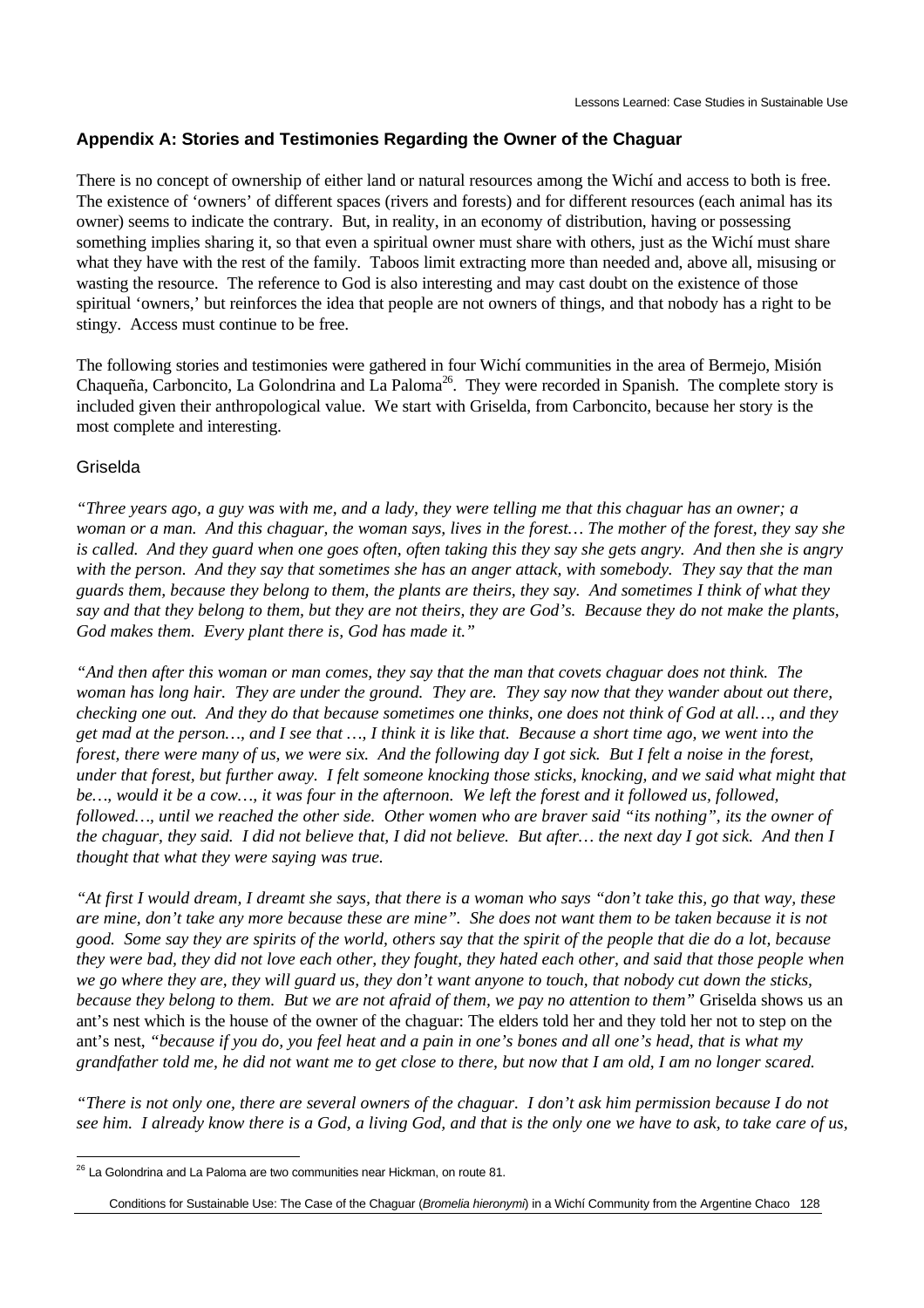*like now, so that nothing happens to us…My grandfather used to tell me, before, the old folk, they did not know then that there was a God, so they worshipped them, the owner of the chaguar. He said they would talk to him, the owner of this land. Now they have mass, as it is called. There is a stick that has a fruit, and they toast it, grind it, and on Saturday, they go to the forest, have mass, and they see as though they see when they are eating that, they don't eat… they put it in their nose, and they sing, they do not talk. They shout, shout. The witch uses that. The witches use the chaguar, they make a ribbon and tie it round their head. They do that because the owner of the chaguar asks them to. He asks the witch. Because they speak to the witch. They are the ones who make him work. The owner of the chaguar eats animals from the forest, the pichi, just as we do.*

*"There is a guy who died four years ago, he said that the woman is the mother of the forest, he said that ..he/she took her/him to the house, he found her like a woman presents herself, a nice woman, with long hair, blond, a pretty woman, and she would take the guy. But, it so happens that, when she returned, she came back mad, crazy already. Because the guy did not want to stay with her. But he took her they say. When arriving at their house, he served her like a live person, he brought her mate, food like a bride they say… they were two. They served them food. They asked them what type of food they liked, sausage or anything, they offered it to the guy. The guy wanted chorizo (sausage)… but the guy looked at the food like that, it was not chorizo, it was a snake. That was the food of the mother of the forest.*

*"The owner of the chaguar is a woman and a man. A man without a head, they say. When she is a woman, she takes the man, because she wants him… to live with her. If it is a man he wants a woman, if he finds one he takes a woman. He takes her and no longer returns, because he takes her to the underworld… He keeps her away from people, he does not want her to be with live people, only her and him. Because when she kills her (the mother of the forest kills the person she sees with her partner). She is jealous, she does not want anyone to come close. And she kills them.*

*"My grandfather did not want us to go to the forest alone, they are scared we would get lost, that they would take us away"*

#### Paulino (Misión Chaqueña)

*"In old times, we spoke of the "lewujuy" gods. The chaguar, also known as the lewuki, that is it has an owner... We cannot be wasting, throwing away, misusing because the owner might punish us… Its the same… when we want to preserve the forest gods…its a part of the culture. After the river gods, the hills have gods, the rain has its gods, that for everything lewujuy was mentioned, except the great witch, that worked with witchdoctors, those who cast spells, that also has lewujuy, had their gods…"*

#### Simon (La Golondrina)

*"They might have seen* (the owner of the chaguar), *as they say that there is a pachamama of the forest, that becomes an owner… but there is only one God, from above, that is the owner of everything. The women say, tell… that he is an owner a short person… the person that always takes care of the chaguar. They say that when too much is taken that person already comes out the grandfathers say. They have seen before, no longer."*

(Other Wichí present) *"There are people who make magic and who, to frighten the women, hide in the forest under the form of an animal*" (demystifying the owner of the chaguar and the fact that he is a supernatural being).

(Simon) *"One can hear a noise but she cannot be seen… a woman walking fast that disappears… with long hair…"*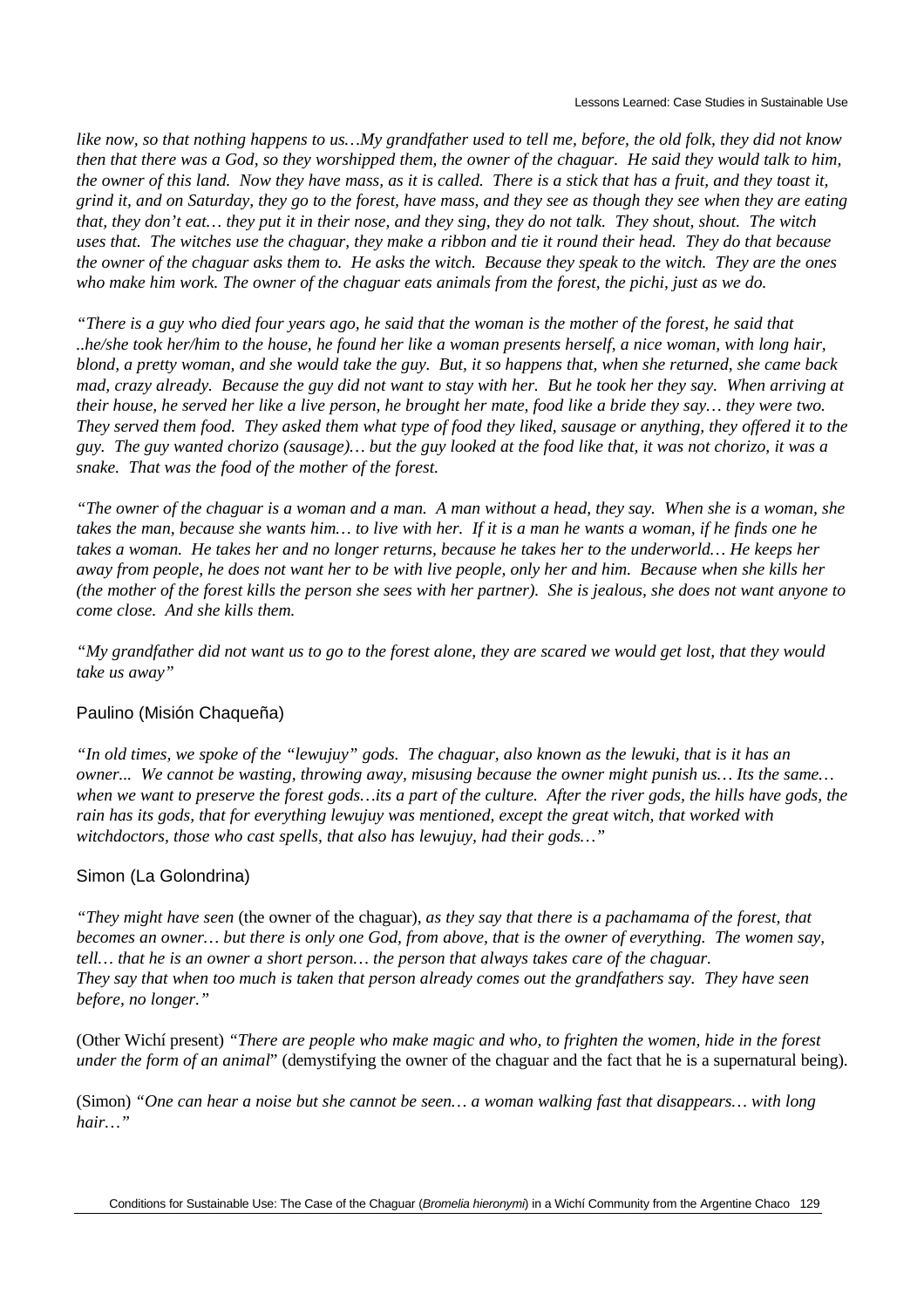(Another Wichí) *"There is the pachamama of the forest that is the owner of the chaguar, of everything… the forest, and he guards everything, even the quirquincho* (armadillo), *and the deer.*

*Like the hunter, one person is very dedicated to the forest animals, they say he also appears to people, there are people who are all day in the forest hunting, hunting and he appears, to scare him away from the forest, so that the person stops bothering the animals…"*

(Simon). *"To eat an animal one has to kill it… but many times it is hurt, that is what he does not like…"*

#### Santiago (La Paloma)

*"It seems that when one is covetous it harms, one gets sick… but very rare… like before one used or cut a lot, or better said wasted, then it seems that they do not like that, that type is the mother of all the chaguares, he covets… like a person… there are nights when he has been seen… I have not seen, someone must have seen. There is a name, the mother of the chaguar… its a woman, a dwarf. They bother because they say the chaguar belongs to them. They don't like it to be wasted. What is taken must be spun. At times he makes people sick or kills them. He does not like to be seen, he is a dwarf, but can also have children."*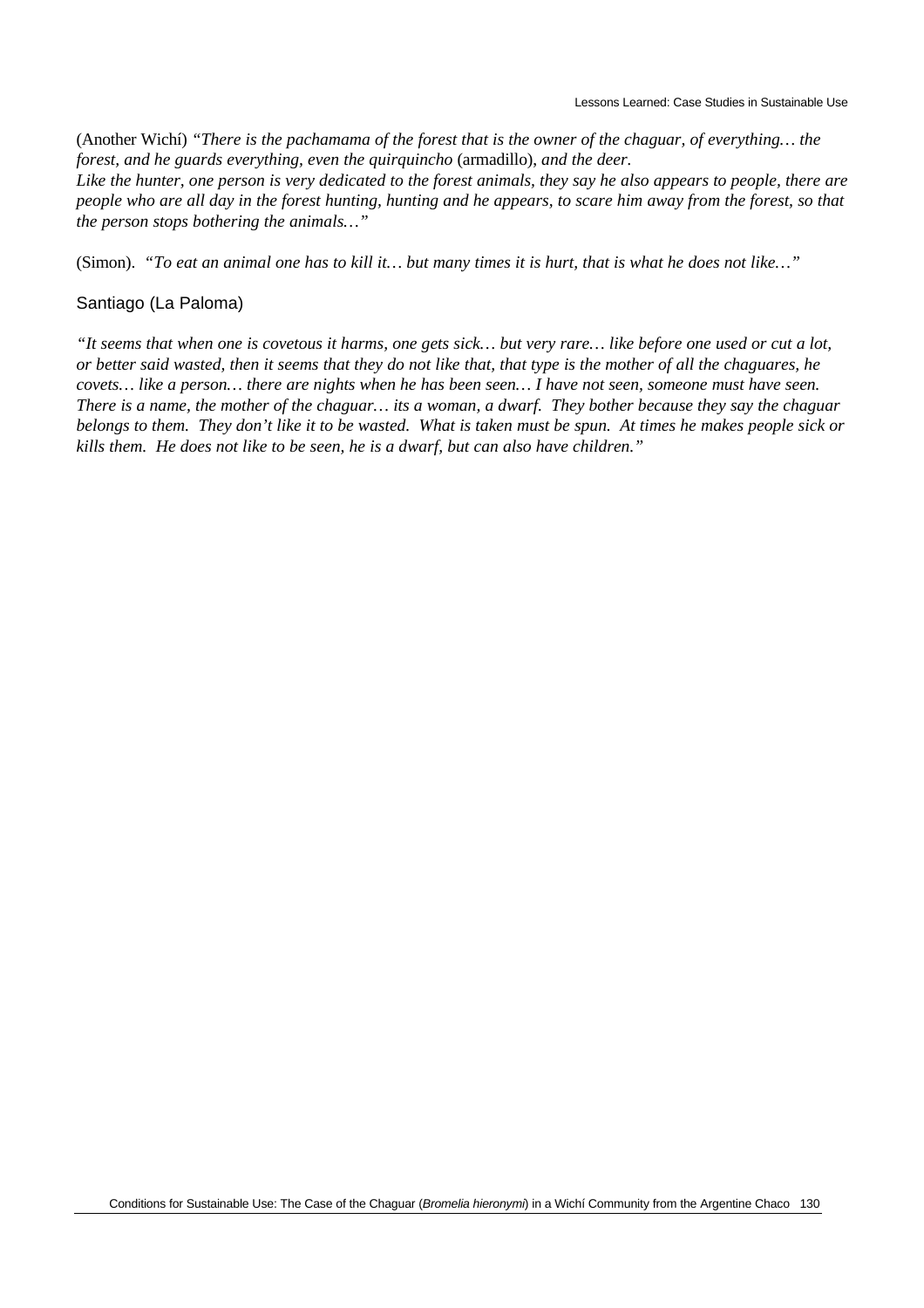### **Apendix B: Chaguar Domestication Trial (***Bromelia hieronymi***) in Misión Chaqueña**

The idea of domesticating the chaguar is not new. Pastor Arenas (1995), citing Luna Ercilla, points out that *"some trials of these crops of textile bromeliads were promoted in experimental plots in provinces of the Chaco in Argentina, with promising results"* referring to an attempt in the 1940s and 1950s to industrialize it. The Anglicans carried out trials in the 1970s in the frontier with Paraguay. More recently, in the second half of 1999, financing from the Food and Agriculture Organization (FAO) funded an experiment in Bolivia with the Ayoreos Indians $^{\overline{2}}$ 

A hectare was fenced off to avoid the entry of animals. Because the chaguar grows well in partial shade, a few trees were left in the plot, mainly algarrobos (*Prosopis sp*). The plants were transplanted in October. As chaguar is scarce in the region, they were transplanted from 50 kilometers northeast, where hundreds of plants were harvested. They were taken to Misión Chaqueña in a truck. Some plants were transplanted the same day, to avoid dehydration or stress. Some were put aside to plant when the rains arrived. They were planted 10 days later, though many had already died. Beds 5 meters wide were dug. The chaguar were planted in strips 1 meter apart. Shade was provided for some plants, others were planted so that they would receive full sunlight.

From the technical point of view, results at the end of four months were not good. Many plants dried out, but some survived. The main problems appeared to be:

- The type of soil: They grow well in fine sand but were planted in clay soils.
- Lack of rain: Although the plants have demonstrated that they can live without water for some. The lack of rain killed some of the plants.
- Scorched plants: Plants planted in full sunlight died. Those planted in partial shade showed a greater degree of survival.

The Misión Chaqueña experience is inspired, in principle, by sustainability criteria. Success relates to the extent to which a plant that grows in the wild can be domesticated. When women have it at their doorstep, they do not need to harvest it from the wild and deplete the wild population. They also have time for other activities.

The scant enthusiasm the Wichí of Misión Chaqueña demonstrated for this experiment, however, gives cause for concern. Is the chaguar a scarce resource? The technicians consider it to be, because the women must travel 'long' distances to harvest it, which points to an increasing scarcity of this plant. The Wichí, to the contrary, do not consider this to be a scarce resource.

The perception of the amount of effort it takes to go to the forest to harvest chaguar is different for a non-Wichí than it is for a Wichí. For the Wichí, as a semi-nomadic, hunter-gatherer group, walking into the forest to collect chaguar is natural to them and fulfills different functions: It has social value to women who go to the forest in small groups and other resources can be collected also.

During the walk, each woman chooses those specimens that meet her requirements, something she cannot do in a chaguar plantation. In the forest, the chaguar has richer soil, variable conditions and no borders. In plantations, there is less space and more homogenous conditions. Some women also believe that moving the plants from the forest to a plantation is not good for them, both because of the different conditions and because of the excessive handling during the move. Both aspects deserve to be studied in depth.

Economic considerations are also significant. If treated as a crop, the chaguar incurs certain costs – transplanting, fencing of the plot, sowing, care, *etc*. These must be evaluated and compared to traveling into the

 $\overline{a}$ 

 $^{27}$  All the technical details were provided by Juan Carlos Godoy, the technician responsible for this experiment.

Conditions for Sustainable Use: The Case of the Chaguar (*Bromelia hieronymi*) in a Wichí Community from the Argentine Chaco 131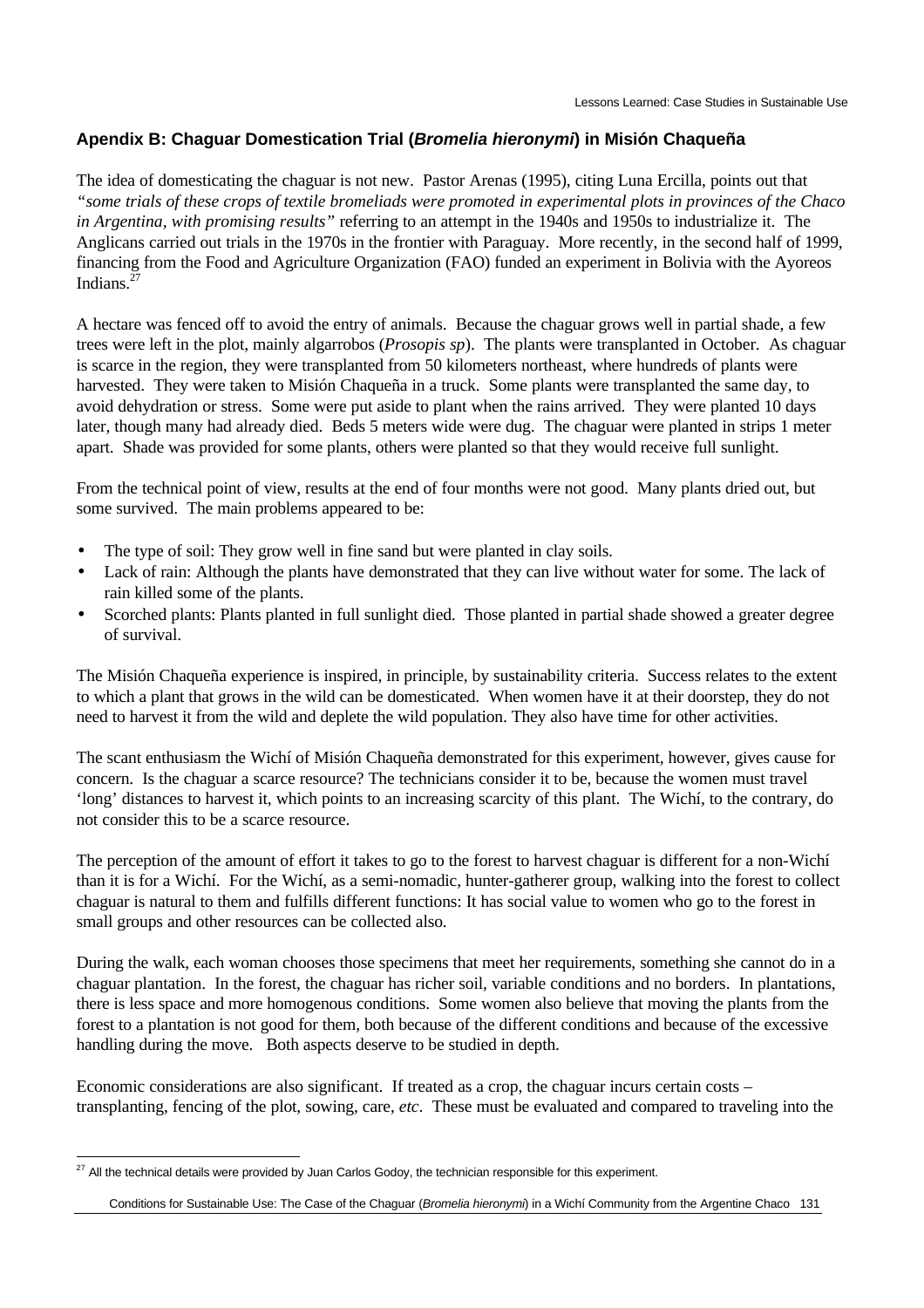forest to harvest the wild plants. Space is also limited, each craftswoman needs between 0.31 and 0.47 hectares of chaguar, a surface area even greater than their agricultural plot which is less than 0.25 hectares.

For Fundapaz, an NGO in the area, the first challenge, even before trying to domesticate the chaguar, is to harvest it in a way that does not require extracting or killing the plant. This is based on an experiment carried out by the National Institute of Agricultural Technology (INTA) in the 1960s.<sup>28</sup> The problem is in designing a tool that is sufficiently light, easy to handle and inexpensive to allow women to easily cut the leaves of the chaguar in the forest, without hurting themselves with the sharp needles of the plant.

 $\overline{a}$ 

 $^{28}$  As indicated in the Argentine Encyclopaedia of Horticulture and Gardening (Osvaldo López, personal communication)

Conditions for Sustainable Use: The Case of the Chaguar (*Bromelia hieronymi*) in a Wichí Community from the Argentine Chaco 132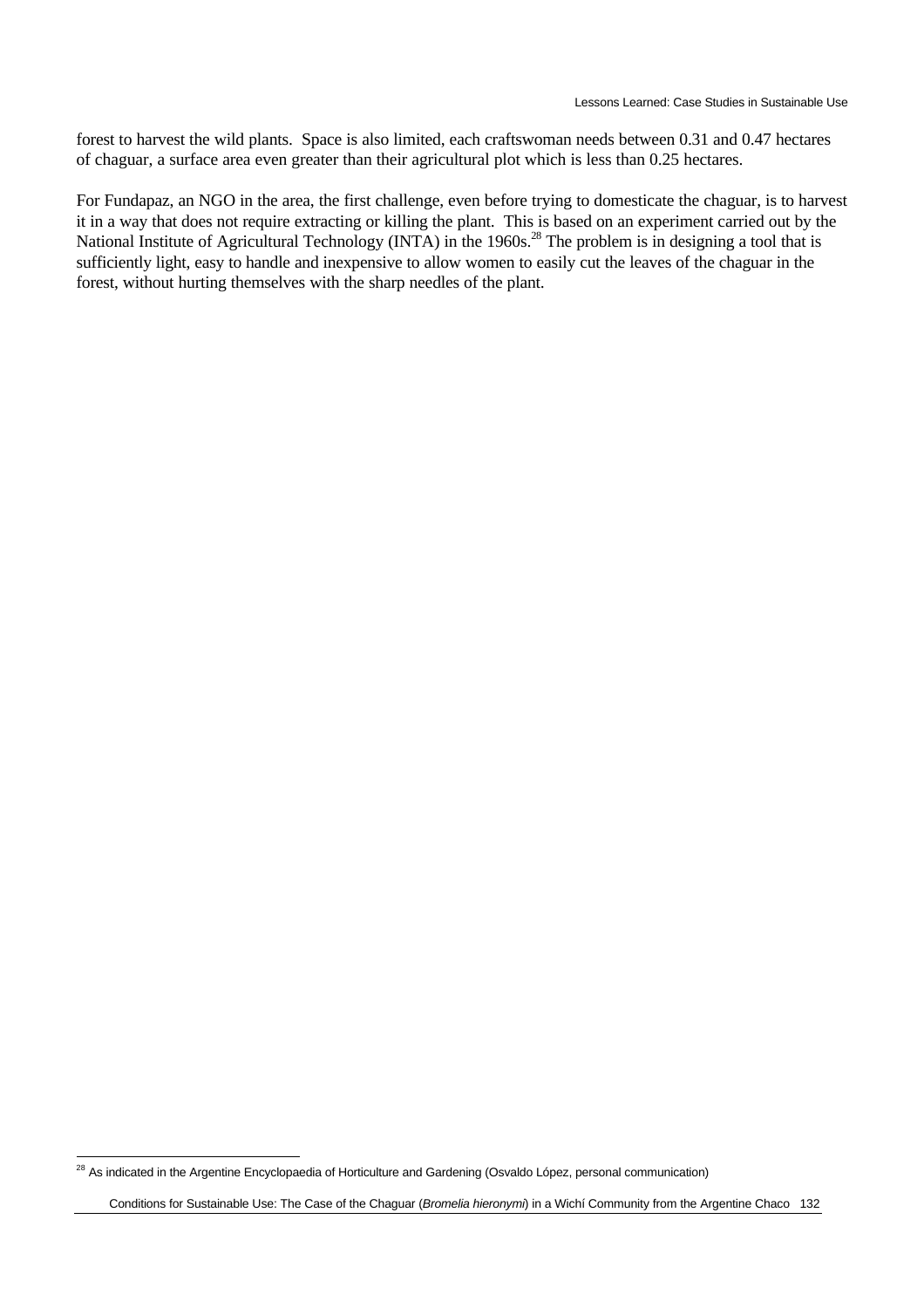### **Appendix C: Economic Valuation of the Chaguar**

One of the most interesting contributions of the analytic framework is the decision to include the economic valuation of environmental resources. In spite of economic attempts to quantify environmental goods and services that a certain ecosystem or natural resource may provide, economists still find this difficult. What is most valuable is the debate and the questions that this type of analysis generates. Referring to the analytic framework: *"The economic valuation of the environmental good must include, as well as the values expressed by the owner or users of the resource, all the opportunities for an alternative present or future use, and the value of the impacts that this use generates in other actors and/or sectors of the economy (externalities)",* we can undertake

the following analysis $^{29}$ :

#### Direct Benefits:

- Monetary income produced by the sale of chaguar products (both by the Wichí craftswomen as well as their intermediaries).
- Several textile products to satisfy the domestic needs and subsistence activities (hunting, fishing, and gathering, personal consumption).
- Food and medicinal value (personal consumption).
- Value of biodiversity.

#### Indirect Benefits (*positive externalities*):

- Strengthening the cultural identity of the Wich $i^{30}$ .
- Valuation of the woman within the family.
- Better nutrition for the children (the woman decides on the use made of the income derived from the chaguar).
- Strengthening the links between women (social activity) $31$ .
- Greater retention of the Wichí population in their place of origin<sup>32</sup>.
- Facilitating grazing (cattle farmers, with the elimination of the chaguar).

#### Direct Costs:

- Labor used in the harvest, fiber removal, spinning, dying and knitting.
- Raw material for the production of dyes and gathering firewood.
- Marketing costs.

#### Indirect Costs (*negative externalities*):

- Conflict with cattle farmers (in some cases).
- Denuded or badly conserved soils for the extraction of the plant (unimportant effect).

#### Opportunity Cost:

- Nonexistent with regard to the same plant (has no use for the cattle farmers nor for the rest of society).
- Very low as far as the space occupied by *chaguarales* (because of the low agricultural and livestock value, per unit surface area of the Chaco).

 $\overline{a}$  $^{29}$  The analysis is probably incomplete, we add it here as an example.

<sup>&</sup>lt;sup>30</sup> As we have pointed out, as with language, the chaguar seems to be one of the most important aspects of Wichí identity. Von Koschitzky (1992) also points out the 'protective function' the chaguar has for hunters that face the dangers of the forest.

Von Koschitzky (1992) mentions the chaguar textiles have different purposes, they 'unify' communities, and have a role in the close relationships of men and women.

Migration to the cities has a high opportunity cost.

Conditions for Sustainable Use: The Case of the Chaguar (*Bromelia hieronymi*) in a Wichí Community from the Argentine Chaco 133